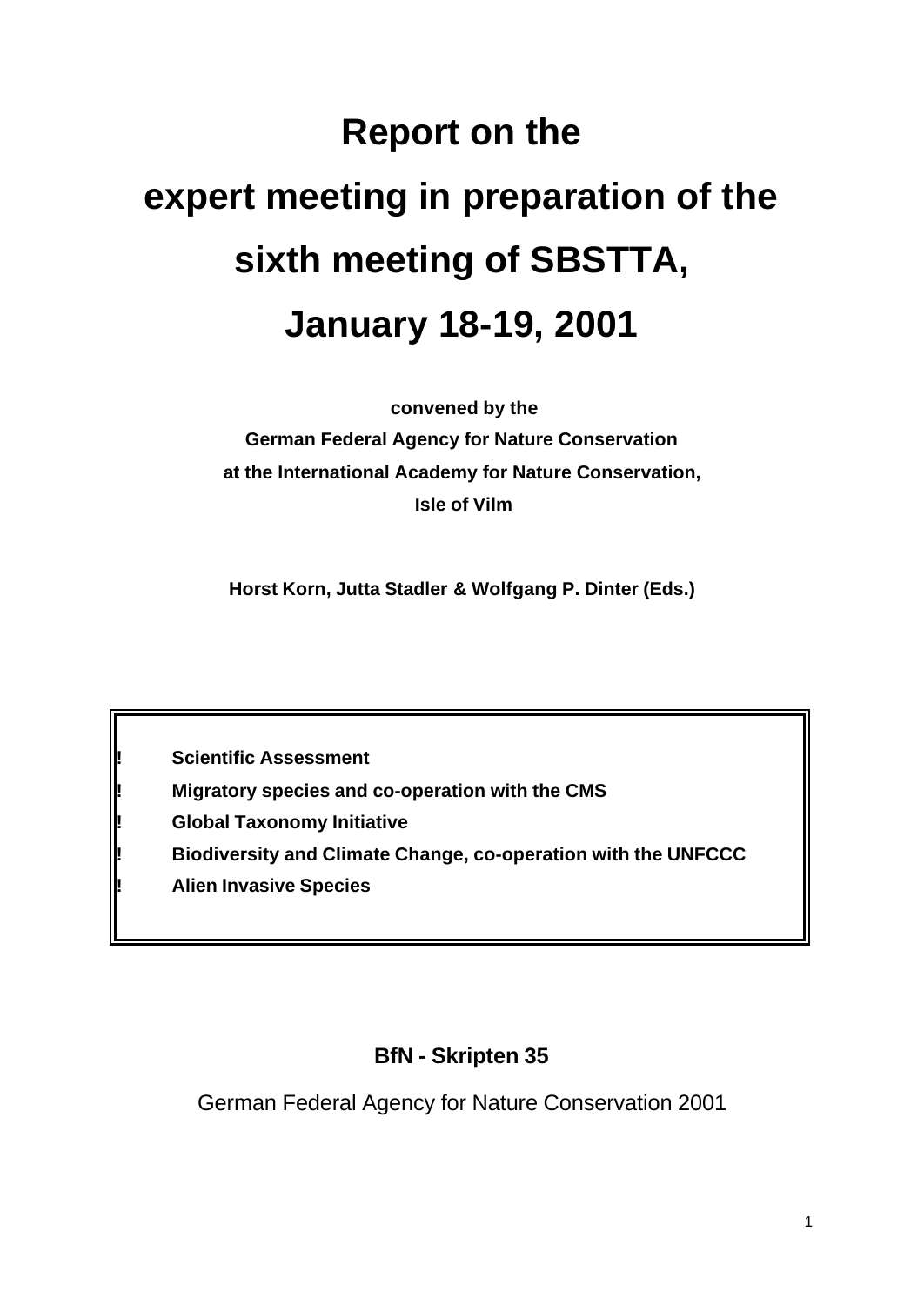# **Contents**

|    | Summary of the discussions and recommendations:                                                                                      |  |
|----|--------------------------------------------------------------------------------------------------------------------------------------|--|
| 1. |                                                                                                                                      |  |
| 2. |                                                                                                                                      |  |
| 3. | Migratory species and co-operation with the Convention on the<br>Conservation of Migratory Species of Wild Animals (CMS)  11         |  |
| 4. |                                                                                                                                      |  |
| 5. | Biological diversity and Climate Change; co-operation with the United<br>Nations Framework Convention on Climate Change (UNFCCC)  17 |  |
| 6. | "Alien Invasive Species": Progress report on matters identified in decision                                                          |  |
| 7. | International Regulatory Framework on Alien Invasive Species  24                                                                     |  |
|    |                                                                                                                                      |  |
|    |                                                                                                                                      |  |
|    |                                                                                                                                      |  |
|    |                                                                                                                                      |  |
|    |                                                                                                                                      |  |
|    | Provisional organization of work for the sixth meeting of the SBSTTA  38                                                             |  |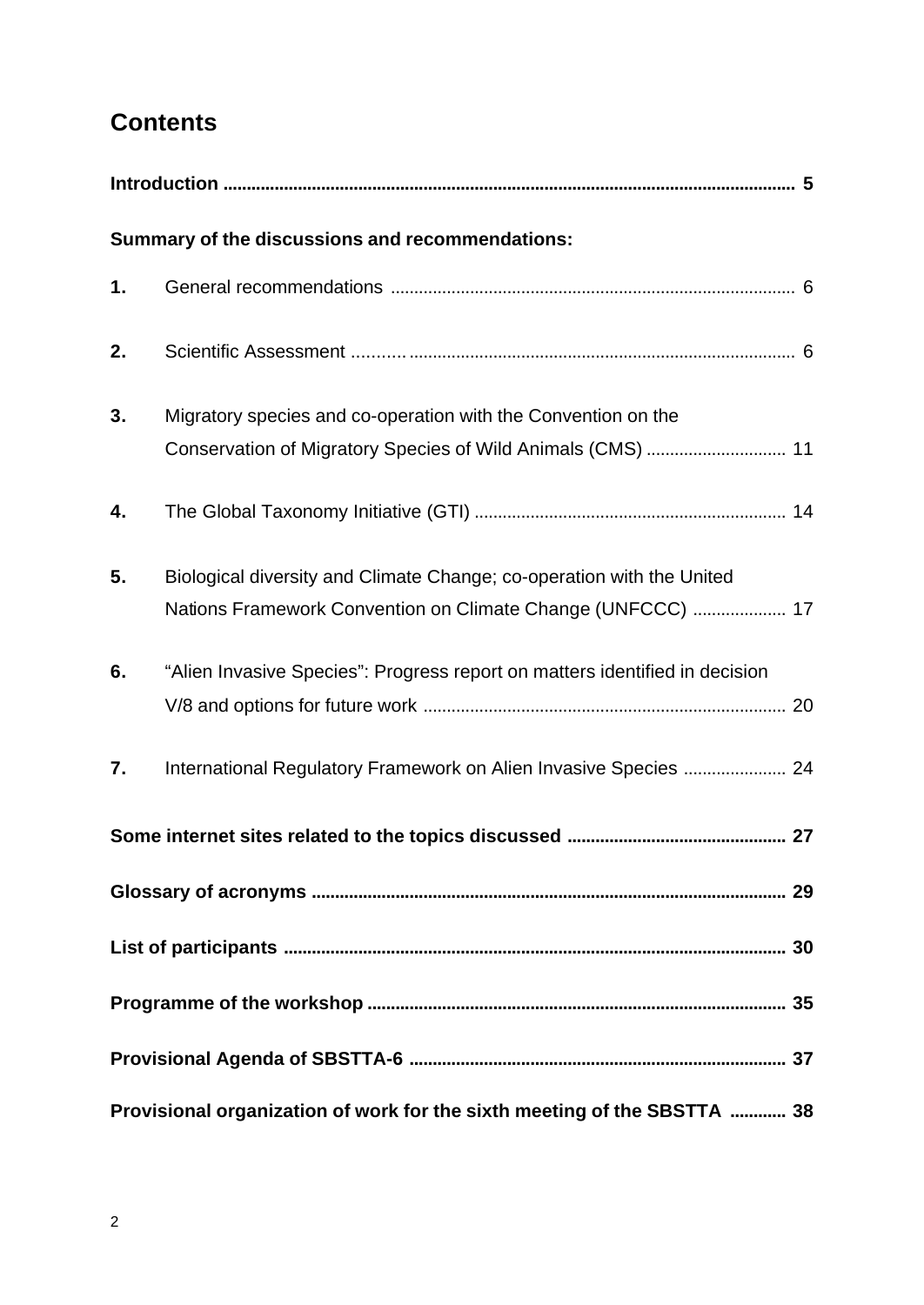#### ,**INTRODUCTION**

The expert meeting in preparation of the sixth meeting of the Subsidiary Body on Scientific, Technical and Technological Advice (SBSTTA-6) of the Convention on Biological Diversity, was an informal scientific workshop, **aiming to exchange information on the topics to be discussed at the upcoming sixth meeting of SBSTTA**. The 41 participants from 16 European countries attended in their personal capacity as biodiversity experts. Dr. Plesnik, member of the SBSTTA-Bureau and chair elect of SBSTTA-7 and SBSTTA-8 and Dr. Beltram, member of the COP-Bureau took part in the meeting. The Secretariat of the Convention on Migratory Species (CMS) was represented by its Executive Secretary Mr. Müller-Helmbrecht.

The participants of the preparatory meeting to SBSTTA-6 were welcomed by the head of the International Academy for Nature Conservation Dr. Knapp on behalf of the President of the German Federal Agency for Nature Conservation, Prof. Dr. Vogtmann, and by Mr. Schwenzfeier from the German Ministry for the Environment, Nature Conservation, and Nuclear Safety. The meeting was chaired by Dr. Horst Korn from the German Federal Agency for Nature Conservation.

The topics were introduced briefly by specialists in this field and extensively discussed in the plenary. In this report the main points of discussion are summarized and general comments on the Secretariat's documents are given. In addition, amendments to the recommendations given in the Secretariat's documents are suggested. Topics of the Secretariat's documents not mentioned specifically in this report were widely agreed on by the participants. All major points raised during the discussion are represented in this report. **The aim of the workshop was not to reach a consensus on the individual points but rather to have an exchange of opinions and ideas.** A high degree of similar points of view was apparent.

**This report is intended to help individuals and delegations in their preparation of the topics on the agenda of SBSTTA-6.**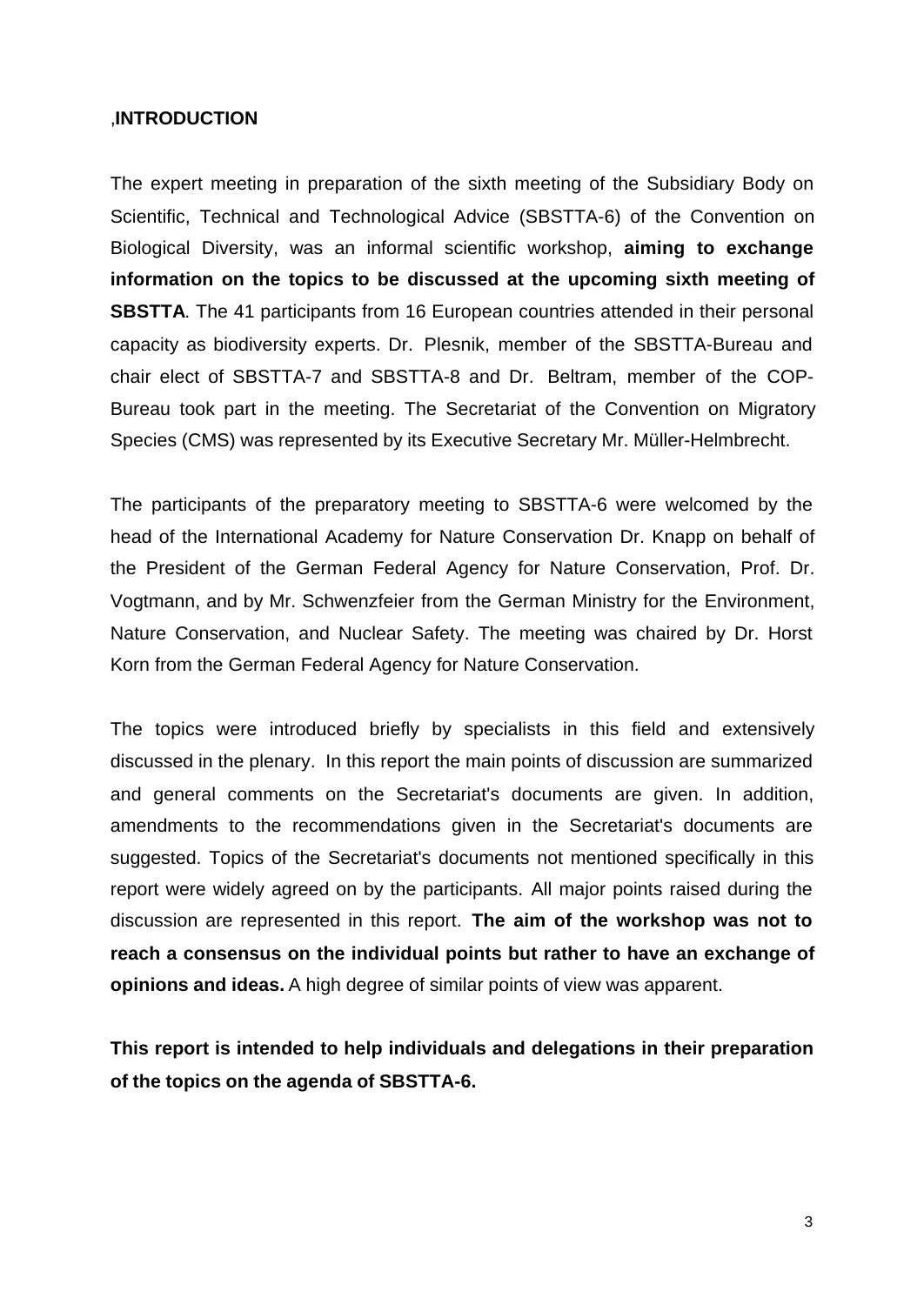# **SUMMARY OF THE DISCUSSIONS AND RECOMMENDATIONS**

# **1 General recommendation**

With respect on the future work of SBSTTA and to avoid duplication of efforts and capacities a joint meeting of representatives of the conventions (*inter alia* UNFCCC, Ramsar Convention, CMS, CCD, CITES) should be organized before SBSTTA-7 to discuss urgent common issues and concerns of relevance to global environmental problems, *inter alia* climate change and biodiversity, forest biodiversity protection and sustainable use. The chair of the above recommended joint meeting should present the outputs at SBSTTA-7.

## **2 Scientific Assessment**

#### Introductory remarks:

An introduction to scientific assessments (referring to UNEP/CBD/SBSTTA/6/3; UNEP/CBD/SBSTTA/6/9) was given by Mr. Bäurle focusing on the development of methodologies and identification of pilot studies and on ongoing assessment processes.

According to Article 25 of the Convention SBSTTA has two specific assessment responsibilities:

- (i) scientific and technical assessments of the status of biodiversity
- (ii) scientific and technical assessments of the effects of types of measures taken in accordance with the provisions of the Convention.

Although the documents for the SBSTTA meeting focus on the assessments above mentioned under (i), the progress made in producing the first Global Biodiversity Outlook as the Convention's core activity regarding assessments above mentioned under (ii) is acknowledged.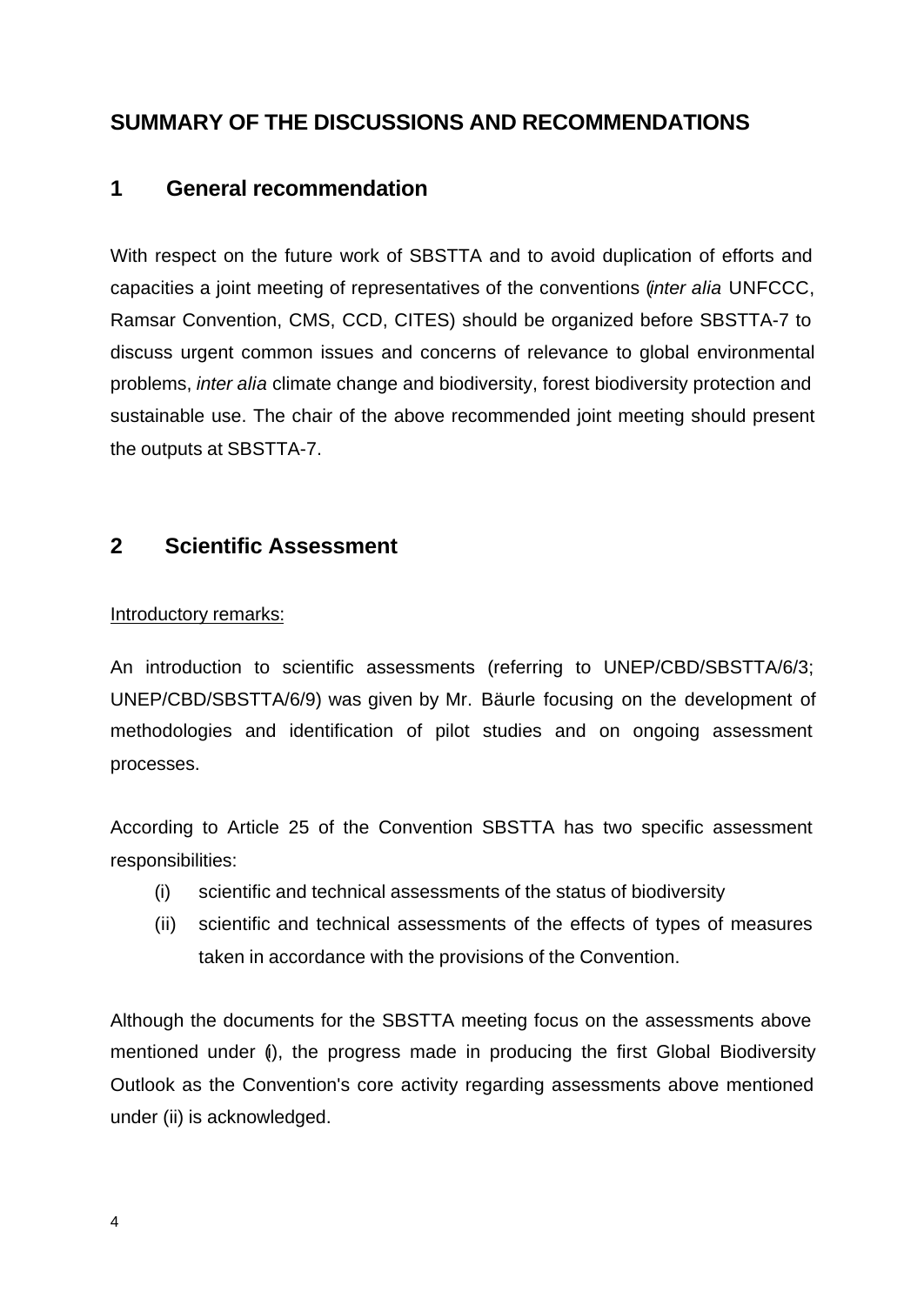#### Proposed pre-ambular language for a SBSTTA recommendation:

Acknowledging that the implementation of the Convention relies on peer-reviewed, policy-relevant scientific information to improve decision-making and the work programmes within the Convention.

Acknowledging the significance of scientific assessments when evaluating whether biodiversity aspects are sufficiently integrated into relevant sectoral and crosssectoral plans, programmes, strategies and policies, in accordance with Article 6b of the Convention.

Noting the importance to finalize the draft of the first Global Biodiversity Outlook in time for the seventh meeting of SBSTTA.

An Ecosystem approach in the assessment process is inevitable and this should therefore strongly be underlined. Besides biodiversity issues, ecosystem assessment has become a keyword for management of living resources by allowing better scientific advice for respective authorities.

In large-scale assessment projects a co-ordination of needs and objectives of ecosystem-related conventions has to be ensured.

When carrying out scientific assessments, more emphasis should be put on policy recommendations rather than concentrating on mere status reports. Scenarios and options for policy measures should be an important part of such assessments as focused upon in the Millennium Ecosystem Assessment.

Emphasising the importance of scientific assessments to ensure that biodiversity issues are integrated into international support programmes such as those of the European Community and the World Bank.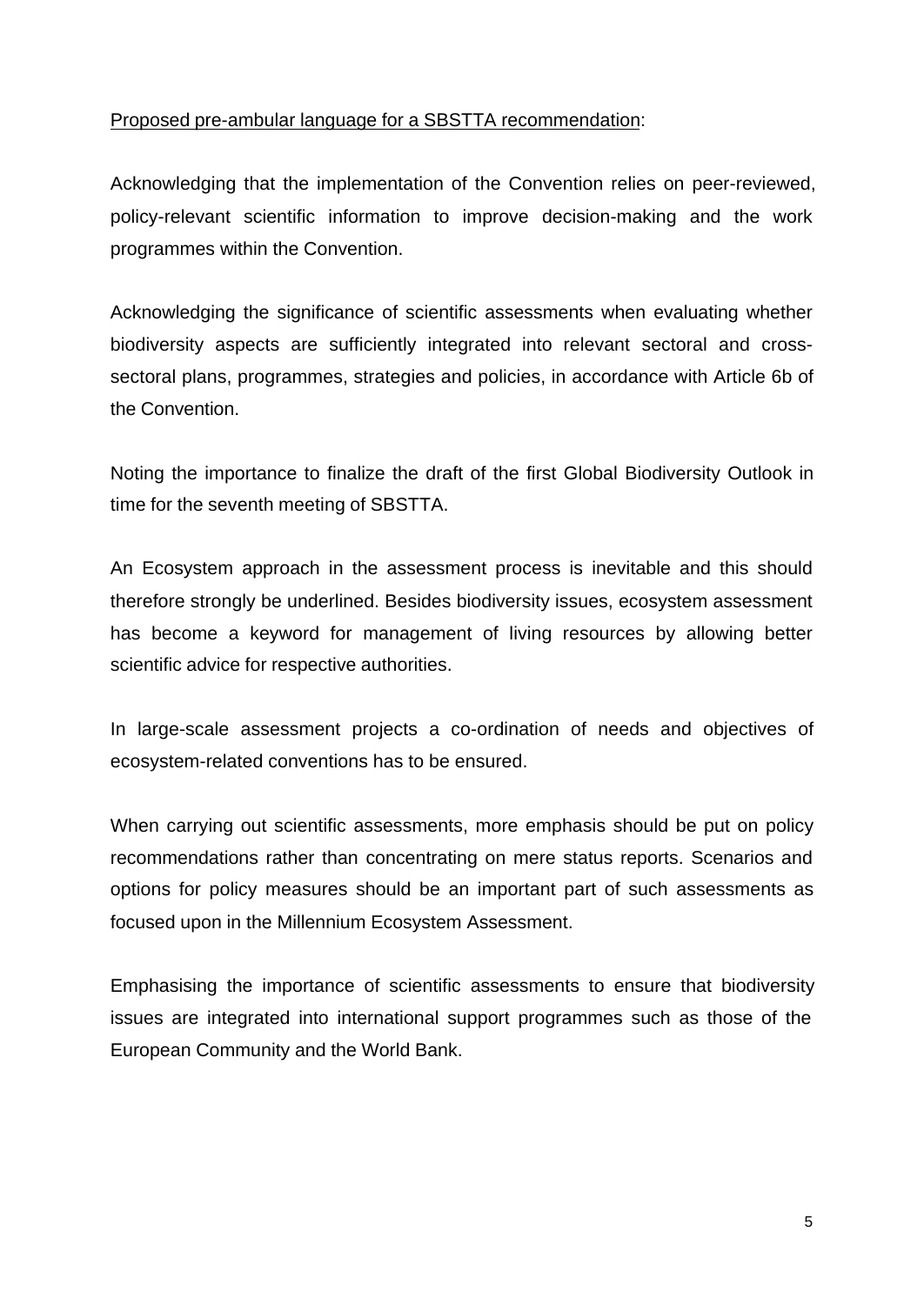#### Proposed amendments/changes to the draft recommendations:

The SBSTTA recommends to the Conference of the Parties:

- To adopt a procedure for a formal assessment process that reflects the needs of rapid and other assessments.
- To ensure that scientific assessments within the Convention allow for taking newly emerging urgent issues swiftly into account.
- To ensure that existing experience with assessment processes is fully taken into consideration.
- To ensure that scientific assessments being designed in a way that allows them being used as frameworks for environmental impact assessments and strategic environmental assessment.
- *I. The Clearing-House Mechanism (CHM)*
- To fully use the CHM at the national and international level to assist and facilitate the identification of experts in this field and promote scientific and technical cooperation in regards to assessments.
- To strengthen the CHM's capacity to better link the scientific community with policy-makers.
- To develop a database on experiences, information and knowledge on assessments and a search engine to make assessments easily accessible, in order to improve information flow on assessments to stakeholders (scientists, policy makers) and popularise assessments.
- To make information on the rosters of experts available via national, regional and international Clearing-House Mechanisms.
- To update the scientific community on recent policy developments.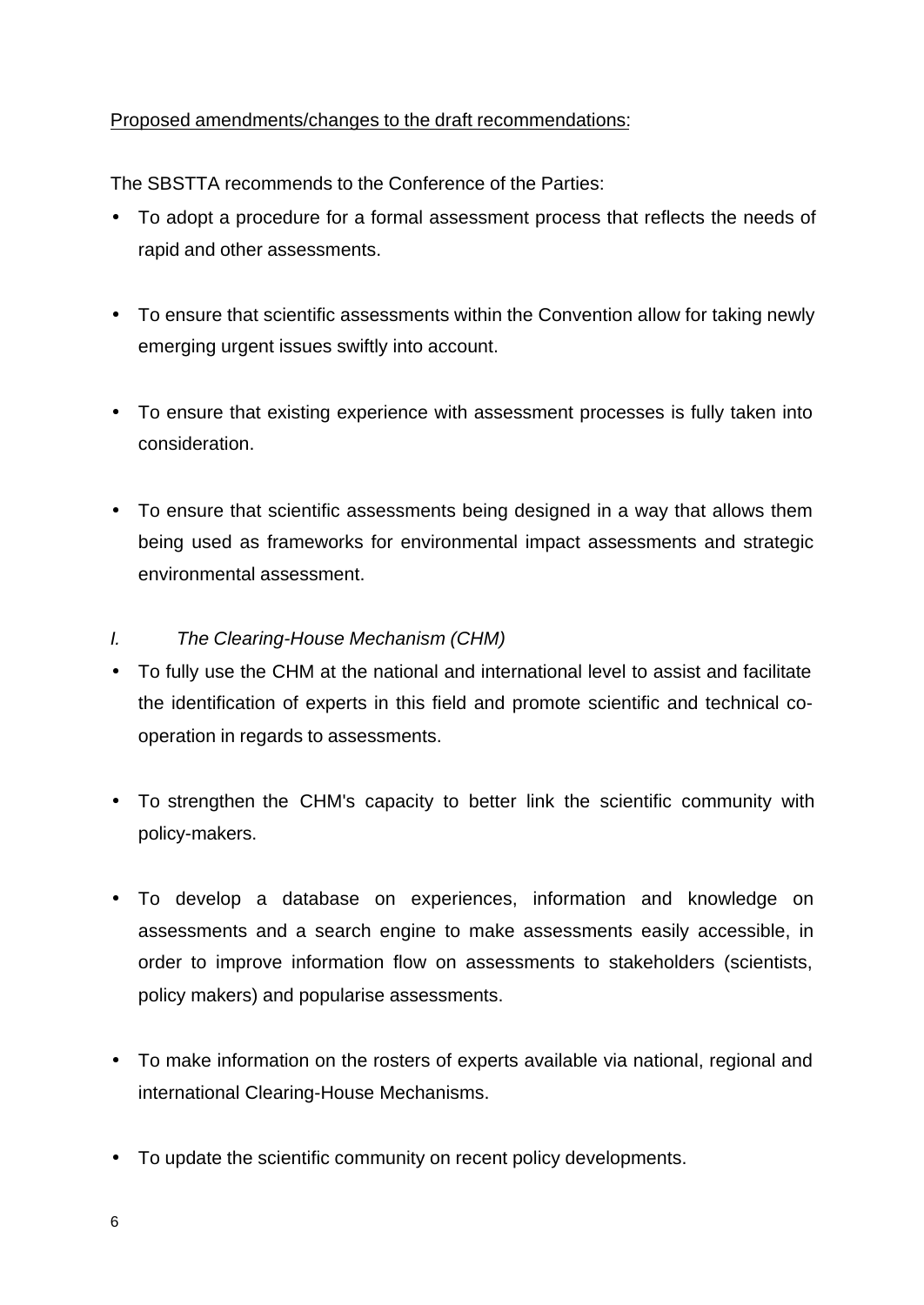- To support the production of scientific assessments by the scientific community through the provision of information on recent policy developments.
- *II. Parties, governments, inter- and non-governmental organisations, and other actors*
- To link strategic environmental assessments and environmental impact assessment with scientific assessments when developing policies, programmes and projects.
- To provide sufficient resources for policy relevant research needed for scientific assessments.

#### *III. The Executive Secretary*

• To request the Executive Secretary to produce a convention-owned scientific journal which cost effectively publishes policy relevant articles making use of the standard review-process of scientific literature, and disseminate the journal through the CHM.

#### Other remarks:

Some participants expressed concern that large-scale assessment projects are not sufficiently linked to the policy making process. Consequently, an assessment procedure should be kept simple. Not too many human and financial resources should be devoted to join external assessments. Rather SBSTTA should, as far as possible, draw upon the results of external assessments whenever the Convention needs information on certain topics.

An alternative for an assessment process would be a tender process carried out by the Secretariat whenever scientific assessments and other information gathering is required by the Convention. A tender process would allow for delegating the production of required assessments to relevant institutions.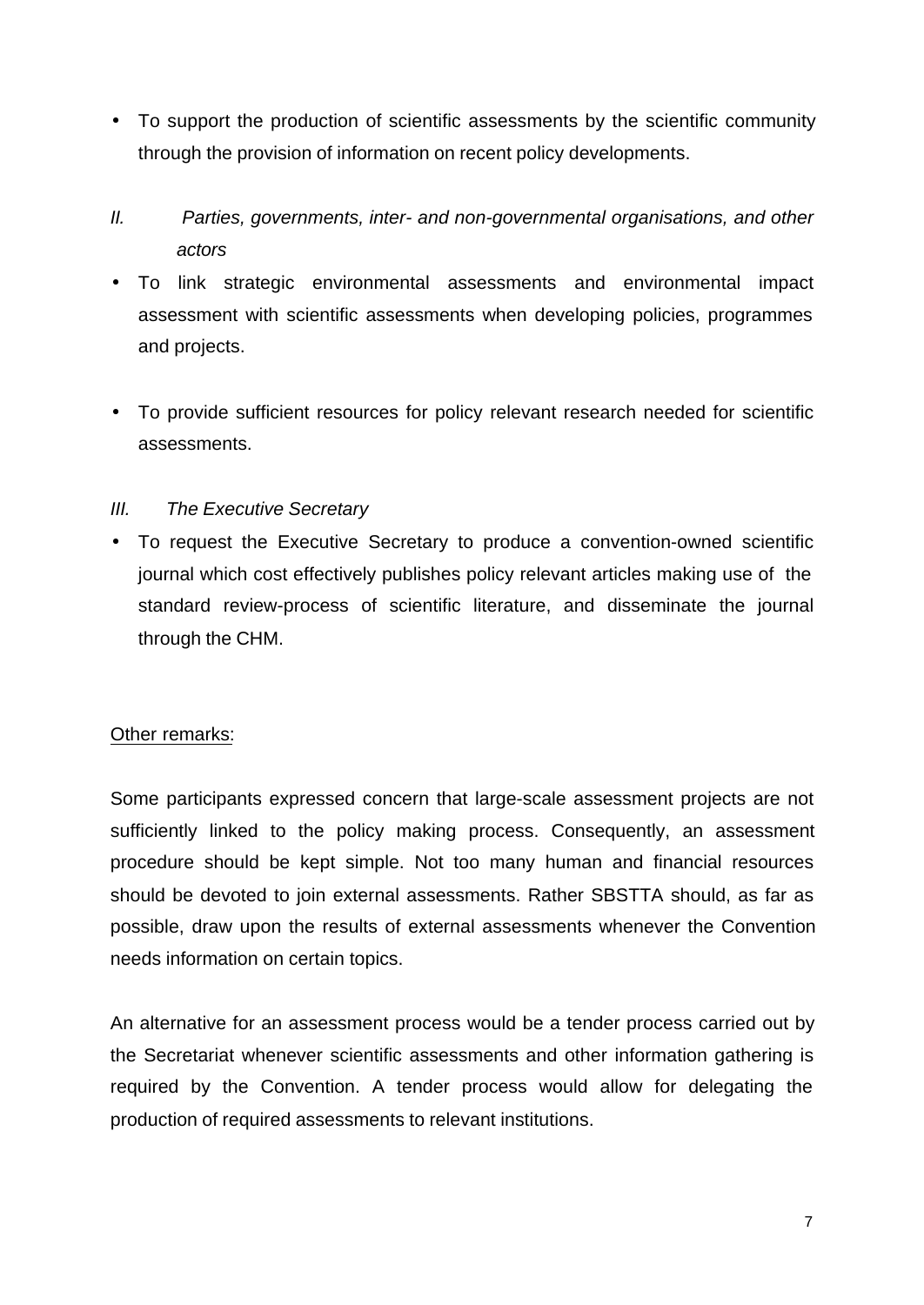#### *Proposal how to make the assessment process more attractive to scientists*

Involve scientific journals, e.g. as follows:

- 1) The Scientific Assessment Panel (SAP) invites a scientific journal to dedicate one issue for such an assessment;
- 2) The SAP subdivides the topics of the planned assessment into units easy to handle;
- 3) By means of the journal scientists will be invited to contribute the topic in the form of invited reviews;
- 4) Contributions are peer-reviewed by the journal and may be published as scientific papers;
- 5) The SAP contributes a summary;

Advantage of this procedure:

- 1) The assessment is published in a referred journal (indexed in abstract databases);
- 2) Since scientists get a peer-reviewed publication it is much more attractive to them;
- 3) The process is more cost-effective, since existing structures are used (a renown journal and its publishers) to prepare the assessment;
- 4) It will be faster than to print an own book;

To ensure that the outcome is targeted towards policy-makers and the general public, authors could be provided with guidelines.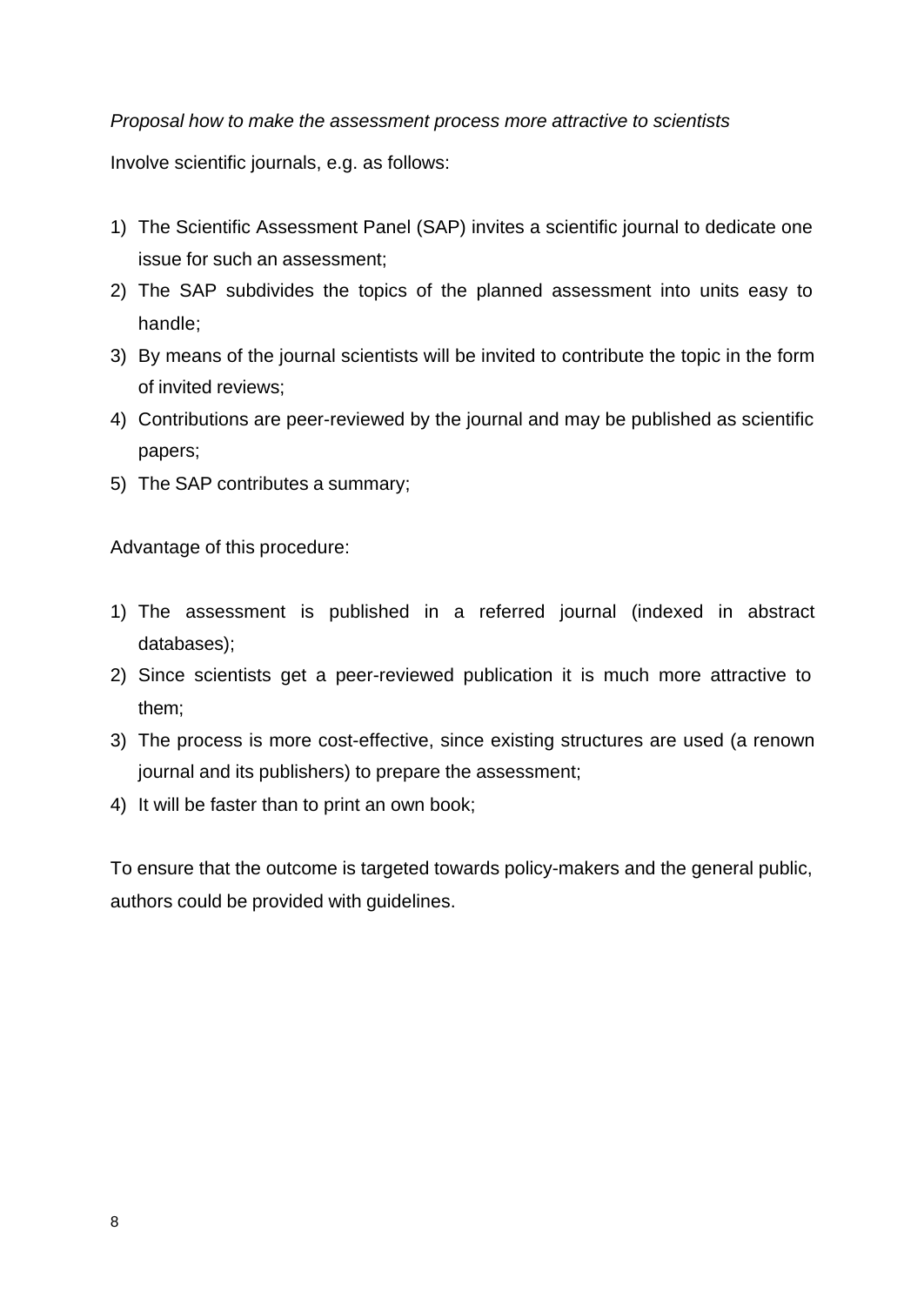# **3 Migratory Species and co-operation with the Convention on the Conservation of Migratory Species of Wild Animals (CMS)**

#### Introductory remarks:

An introductory description of structure and instruments of the CMS was given by Mr. Müller-Helmbrecht, secretary of the CMS. The presentation of the role and importance of migratory species and of the CMS programmes, processes, and linkages to the CBD and SBSTTA (referring to UNEP/CBD/SBSTTA/6/12) was given by Mr. Glowka, while Ms. Torres summarized SBSTTA activities related to the CMS (e.g. Joint Work Programme, JWP) (referring to UNEP/CBD/SBSTTA/6/12/Add.1) and stressed the areas of common interest and the importance of promoting cooperation and synergies between those two legally-binding bodies.

The CMS Secretariat acknowledged the support provided by the German Ministry for the Environment, Nature Conservation, and Nuclear Safety (BMU) for the preparation of the SBSTTA documents on migratory species.

Proposed pre-ambular language for a SBSTTA recommendation and proposed amendments/changes to the draft recommendations:

*Recognizing* migratory species as globally significant components of biodiversity and also recognizing that CBD Parties have an obligation to conserve and sustainably use migratory species;

*Recalling* Decision III/21 para. 8 which urges the Parties to ensure that the conservation and sustainable use of *inter alia* migratory species and their habitats are fully incorporated into national strategies, plans and programmes to preserve biological diversity;

Further recalling Decision III/21 para. 10 which calls on national focal points of the CBD and the competent authorities of other conventions including CMS to co-operate on the implementation of these conventions at the national level;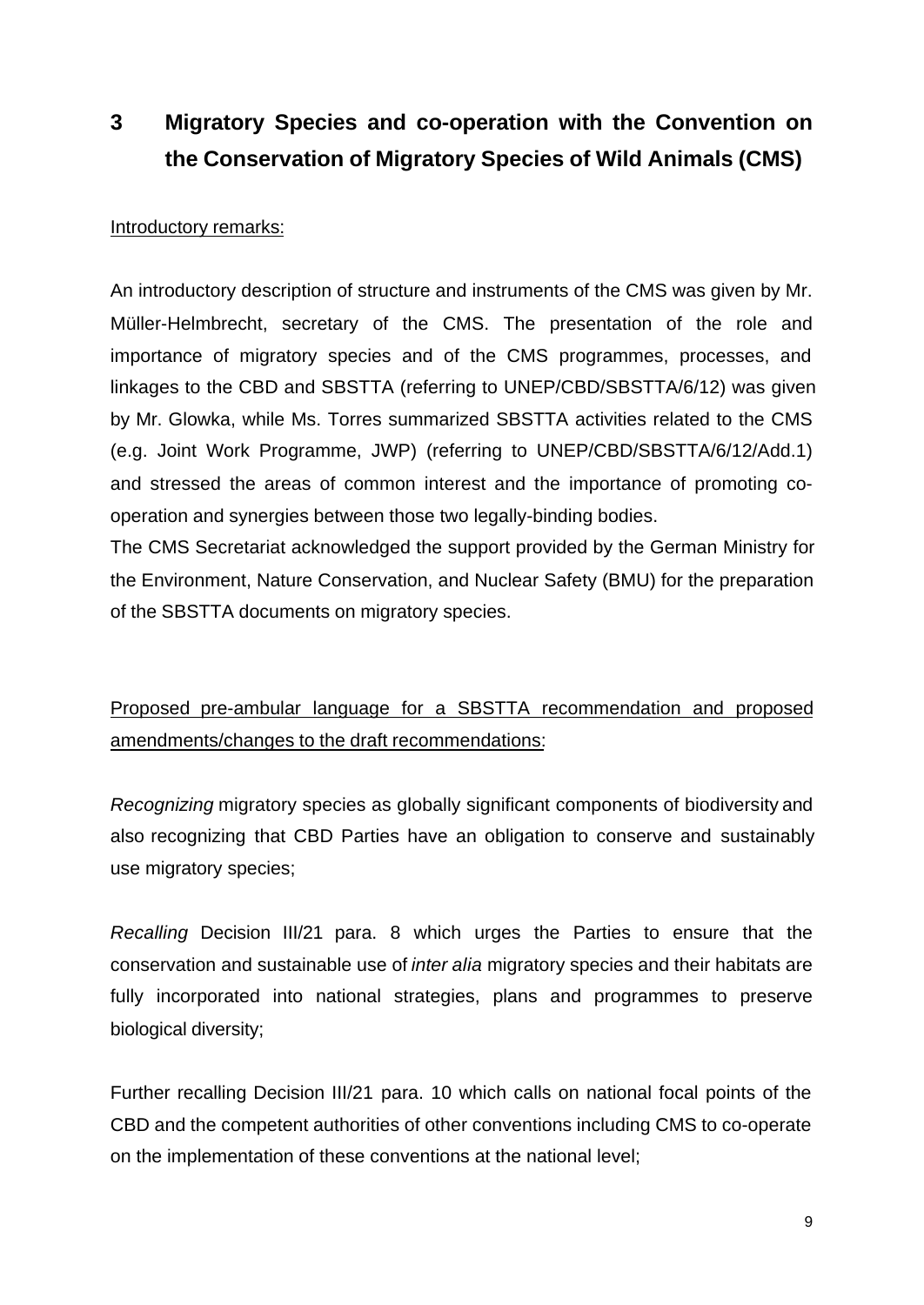*Recognizing* the successful example of the joint work programme of the CBD and the Ramsar Convention on Wetlands, the participants to the European Experts´ Meeting on the SBSTTA recommend to the SBSTTA that:

*On matters related to integrating migratory species into the CBD Work Programmes:*

- *Invite Parties, governments, intergovernmental and non-governmental organisations* to contribute and disseminate through the clearing-house mechanism case studies on migratory species and their habitats relevant to the CBD thematic areas and cross-cutting issues.
- *Request* the SBSTTA to elaborate, in close collaboration with CMS and other relevant organisations, guidance on the integration of migratory species into Biodiversity Strategies and Action Plans (BSAPs). And to explore how to continue to integrate the conservation and sustainable use of migratory species into CBD thematic areas and cross-cutting issues. This may be achieved *inter alia* through establishing a working group under SBSTTA.

#### *Enhancing the role of CMS in implementing the CBD*:

• Amendment on the before last paragraph of the "*Suggested recommendations*" in document SBSTTA/6/12.

The Subsidiary Body may further wish to recommend that the Conference of the Parties, with a view to strengthening the role of CMS in implementing the Convention on Biological Diversity, recognize CMS as the lead partner in conserving and sustainably using migratory species over their entire range and that the Convention provides an international legal framework through which range States can cooperate on migratory species issues. with a view to strengthening the role of CMS in supporting the CBD's implementation. And *recognise* that CMS is the primary global forum through which range States can co-operate on migratory species issues.

 $(T<sub>ext</sub> = old text; Text = new suggested text)$ 

• Amendment on the last paragraph of the "*Suggested recommendations*" in document SBSTTA/6/12.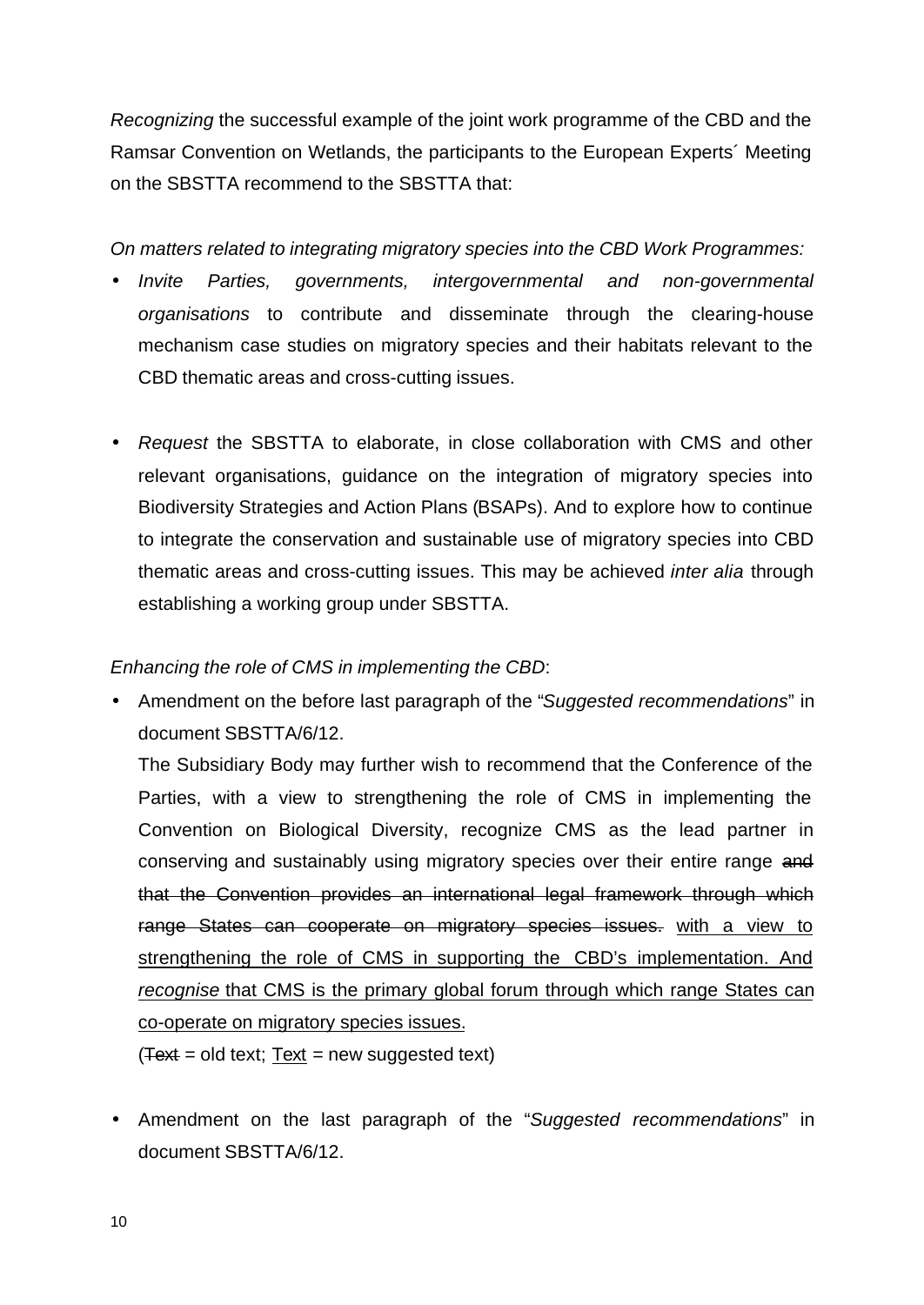The Subsidiary Body may also wish to request the Executive Secretary to finalize and implement the joint work programme between the secretariats of the two conventions for 2001–2002 (UNEP/CBD/SBSTTA/6/12/Add.1) *Adopt* the CMS/CBD Joint Work Programme as an excellent basis to enhance cooperation between the two treaties in furtherance of CBD COP Decisions III/21 and V/21 and welcomes its early implementation.  $(T<sub>ext</sub> = old text to replace; Text = new suggested text)$ 

#### Additional recommendations:

- *Integrating* migratory species into the CBD Work Programmes.
- *Request* Parties to address the lack of information on the status, values of and threats to migratory species.
- Establishing a roster of experts on migratory species where CBD and CMS can draw on.
- Urge Parties to report through their national reports on the extent to which they address migratory species at the national level, and on their co-operation with other range States.

#### Other remarks:

Taking into account that not all parties of the CBD are also members of the CMS, however, it was pointed out that national action concerning the conservation and sustainable use of migratory species could be derived from the CBD/CMS Joint Work Porgramme.

The possibility to include the CMS secretariat in the list of the GTI partners was emphasized by participants.

It was pointed out that there is also a strong need for co-operation of all relevant institutions and authorities related to the conservation and sustainable use of migratory species at the national level.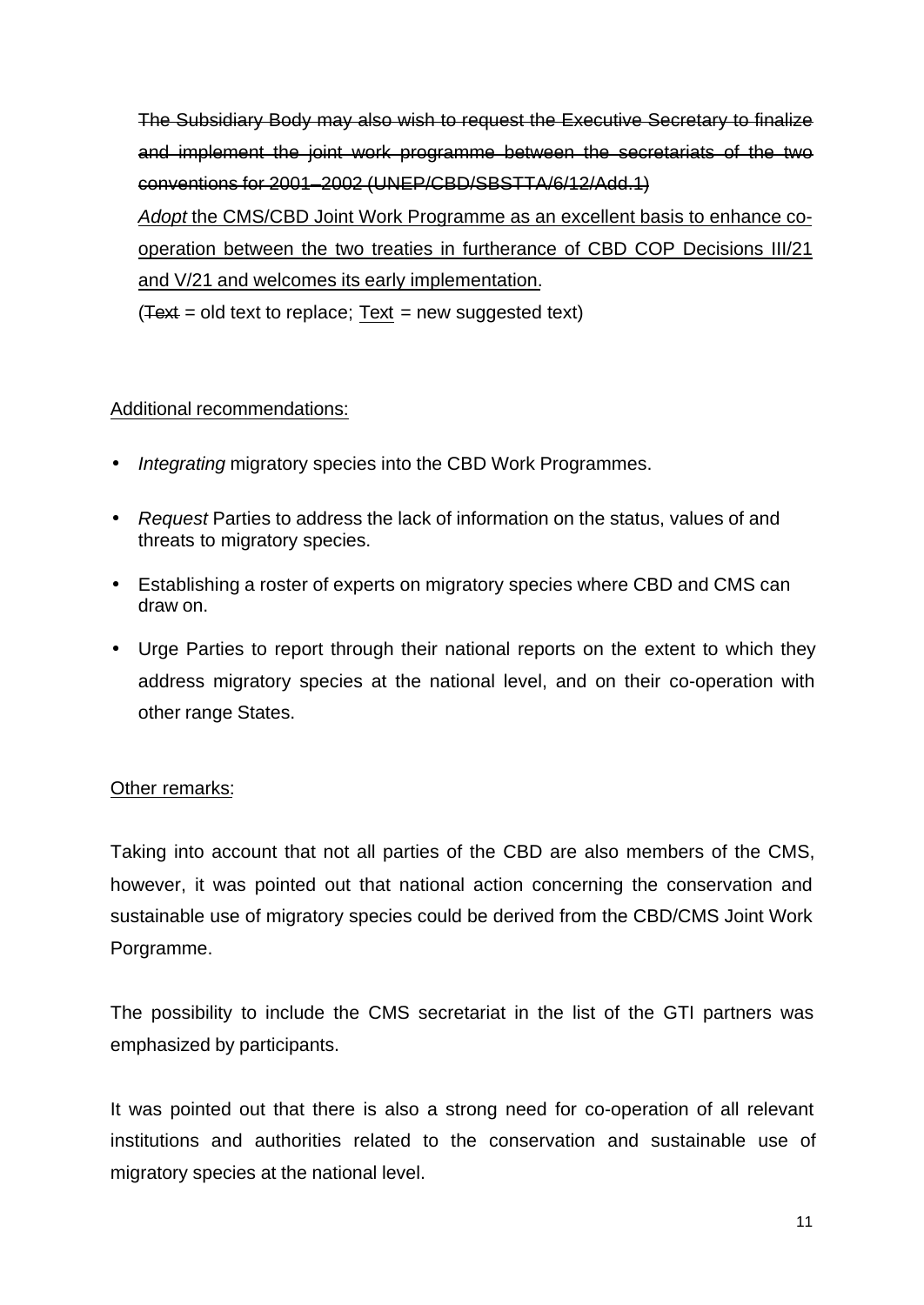## **4 The Global Taxonomy Initiative (GTI)**

#### Introductory remarks:

An introduction to the current state of the Global Taxonomy Initiative and the draft work programme for the GTI prepared by the CBD secretariat (referring to SBSTTA/6/10) and a briefing about the ongoing efforts of the implementation of the Global Biodiversity Information Facility (GBIF) were presented by Dr. Häuser.

The participants supported the general outline and content of the available GTI draft work plan, and stressed the need for the provision of appropriate capacities and resources for its implementation. Concern was expressed that the proposed GTI work plan could be too ambitious, particularly with regard to the financial resources required. Participants of the meeting therefore suggested that SBSTTA considers prioritising the proposed GTI actions and also strives for the availability of additional funds for the implementation of all GTI actions, including access to the Global Environment Facility (GEF), specified contributions from individual parties, and support from other possible donors.

It was widely agreed that there is a need for close co-operation between certain planned activities of the GTI, the CHM and the developing GBIF initiative.

# Proposed amendments/changes/additions to the "Proposed Programme of Work for the GTI":

Introduction:

Participants of the meeting supported the overriding importance of capacity building measures for taxonomy as expressed in paragraph 15 (in: *3. Operational objectives*), and relevant efforts should be included with high priority under all the proposed GTI actions.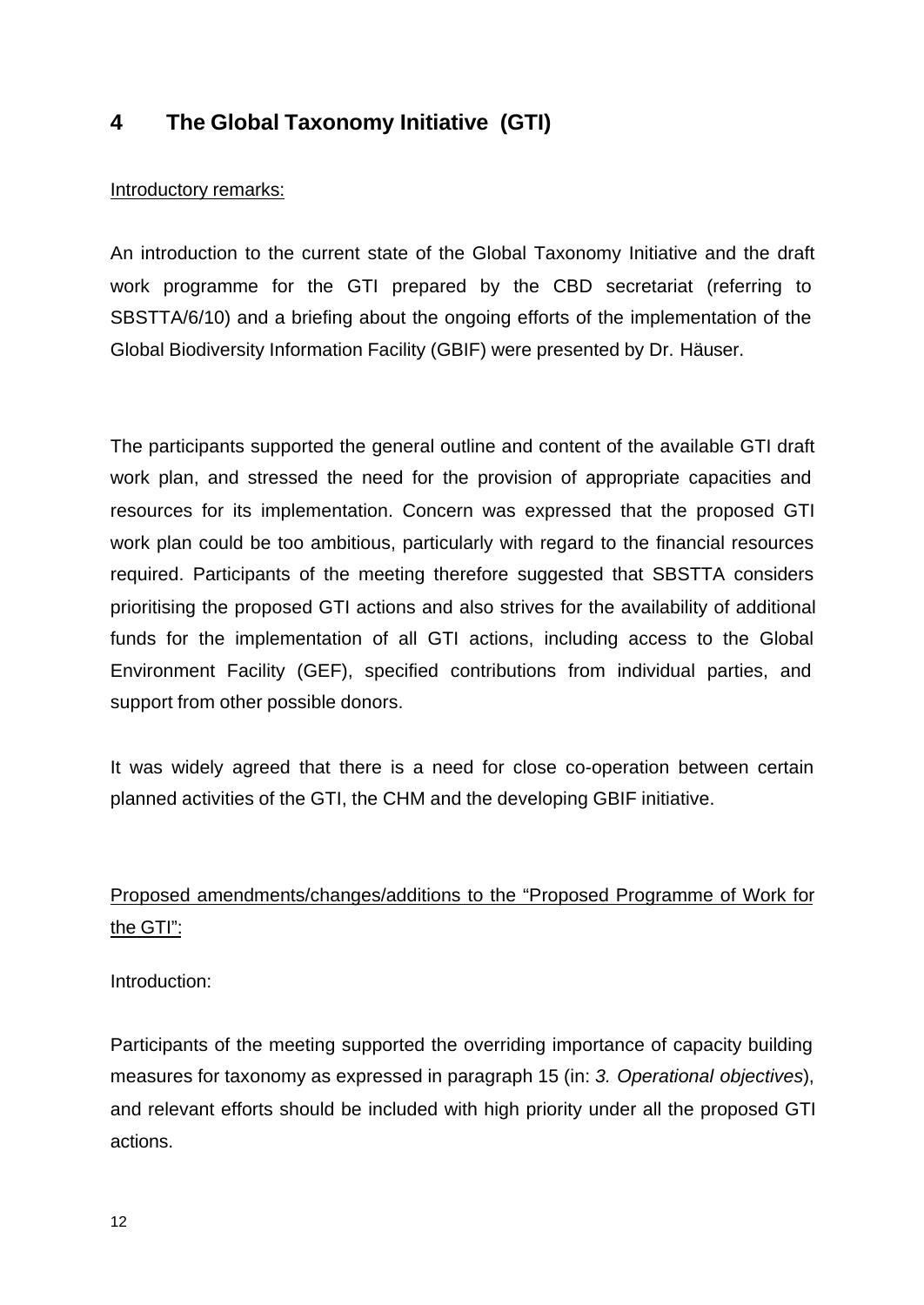• *Operational objective 1, Planned activity 1 (Timing of taxonomic needs assessments)*

In order to keep the momentum of the efforts already undertaken by the CBD secretariat, it is suggested to request parties to deliver a preliminary taxonomic needs assessment by  $15<sup>th</sup>$  July 2001, in order to be available for discussion at SBSTTA-7. More detailed assessments should then be carried out at the national and regional levels until 31<sup>st</sup> December 2001.

- *Operational objective 1, Planned activity 4 (Public awareness and education)* The meeting regarded this planned activity as of central importance which should be targeting both the general public as well as policy decision makers.
- *Operational objective 3 (CBD thematic work programs)*

For the activities proposed under this objective (*planned activities 7-11*), as far as they also promote the taxonomic description of elements of biodiversity (*inter alia* related to *planned activity 2* "*Electronic catalogue of names of known organisms*"), a close co-operation with GBIF should be established in order to avoid duplication of effort and to make best use of available resources.

• *Operational objective 3, Planned activity 8 (marine and coastal biodiversity)* Relevant stakeholders of taxonomic expertise for this activity include e.g. FishBase, the European Register of Marine Species (ERMS) and the North East Atlantic Taxa database of the Tjärnö Marine Laboratory/Sweden (NEAT)  $(\rightarrow$  see section internet sites, page 27).

#### Other remarks:

The SBSTTA bureau is asked to come forward with a proposal for an effective way of co-operation between the CBD and GBIF, and to prepare specific recommendations to COP-6 towards this end as it was felt that GBIF could potentially contribute significantly to the objectives of the CBD.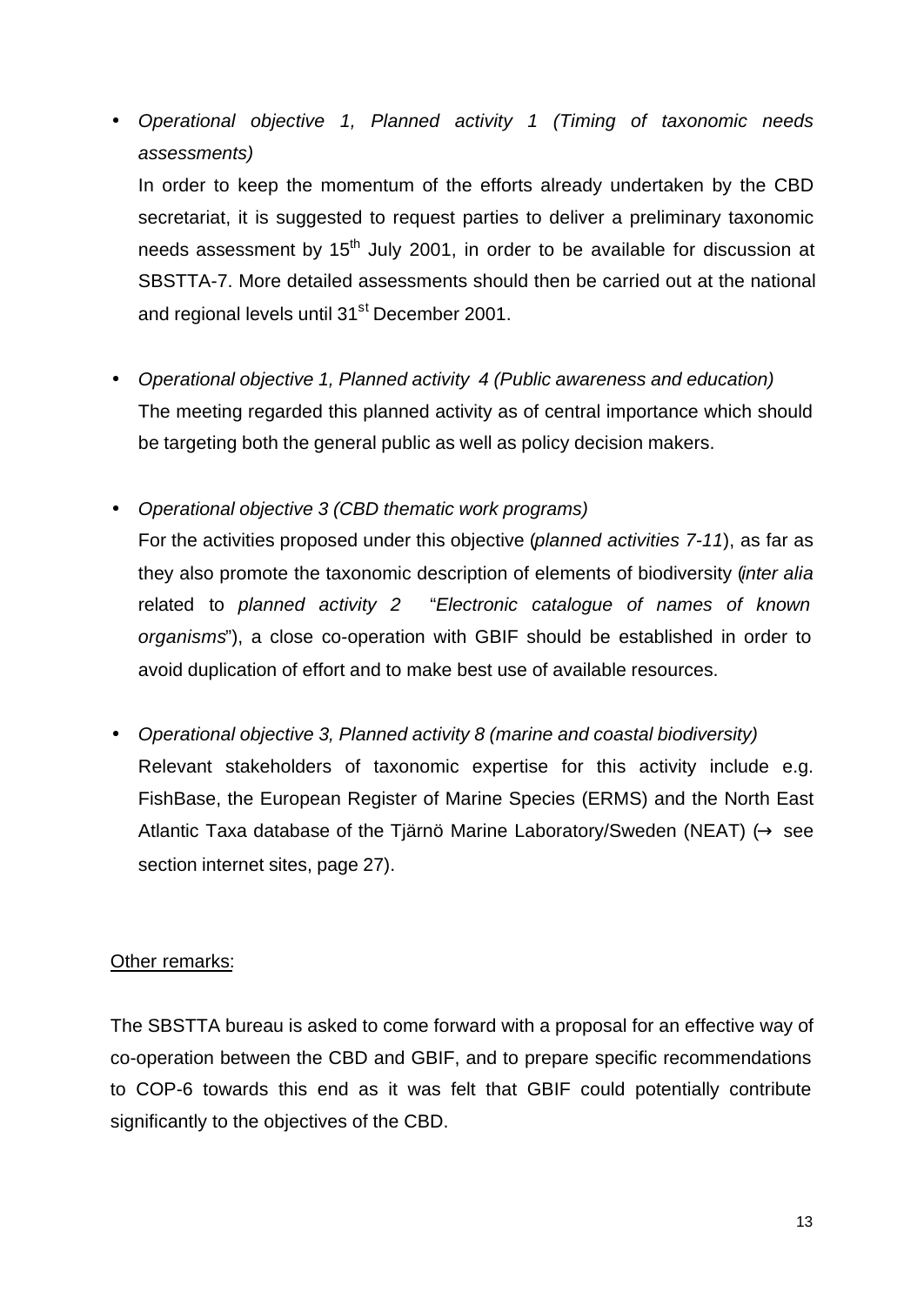Participants suggested to ask the Executive Secretary to add the Convention on Migratory Species (CMS) to the list of organisations which can nominate a representative for the GTI co-ordination mechanism (panel of experts).

Some participants of the meeting expressed great concern about the current status of logistic support to the GTI at the CBD Secretariat and they ask for long term solution of the above problem, as soon as possible.

Participants strongly emphasized the need for co-operation and co-ordination between existing institutions, planned programmes, and activities dealing with taxonomic information gathering and dissemination in order to avoid duplication of efforts. Thus the CHM (for example) should be closely linked with the GBIF from the beginning on.

Some participants stressed that taxonomic data gathered in relation to the GTI should be presented in a way that they may serve as a base for policy making.

Concerning the funding of GTI activities there have been raised several suggestions e.g. the GEF, private internet portals financed through advertisement, national and EU funds, etc. , which were not discussed in detail.

The GTI national focal points were asked to assess the estimated costs for taxonomic data management within their respective country to be added to their national taxonomic needs assessment.

The importance of the GTI for supporting activities concerning Invasive Alien Species was underlined by participants (see *Planned activity 13*).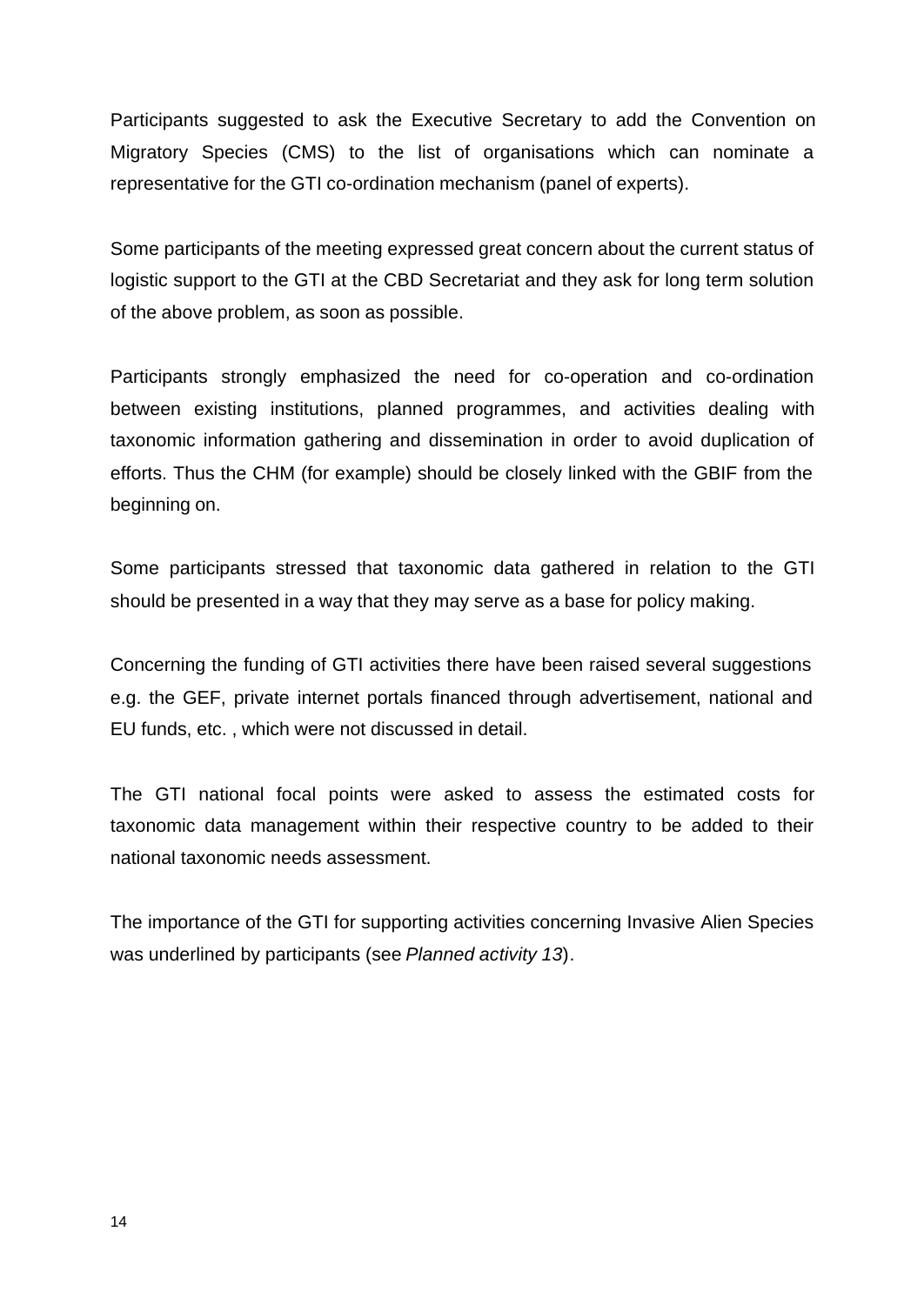# **5 Biological diversity and Climate Change; co-operation with the United Nations Framework Convention on Climate Change (UNFCCC)**

#### Introductory remarks:

An introduction on the general relationships between climate change and biological diversity (referring to UNEP/CBD/SBSTTA/6/11) was given by Ms. Georgi, on the interactions between the CBD and the UNFCCC and on the state of negotiation.

Climate change will affect biological diversity and therefore the goods and services provided by ecosystems. On the other side conservation of biological diversity could support mitigation and adaptation measures which have to be developed under the UNFCCC and its Kyoto Protocol to meet their objectives. From that reason a close collaboration between both conventions is needed.

#### General comment:

Participants stressed that within the proposed assessment (*Suggested action by SBSTTA and recommendations (d)*) and its three identified areas (i, ii, iii), special emphasize should be given to the impact of mitigation measures on biological diversity and on the potential of biological diversity to contribute to adaptation measures governed by the UNFCCC. These issues are currently negotiated within the framework of the UNFCCC.

#### Proposed addition to the draft recommendations:

#### • *Suggested action by SBSTTA and recommendations (c)*

The preliminary assessment of the inter-linkages between both conventions should include a proposal to establish a joint work plan to avoid duplication of work and use synergies. Further, a common body could be established.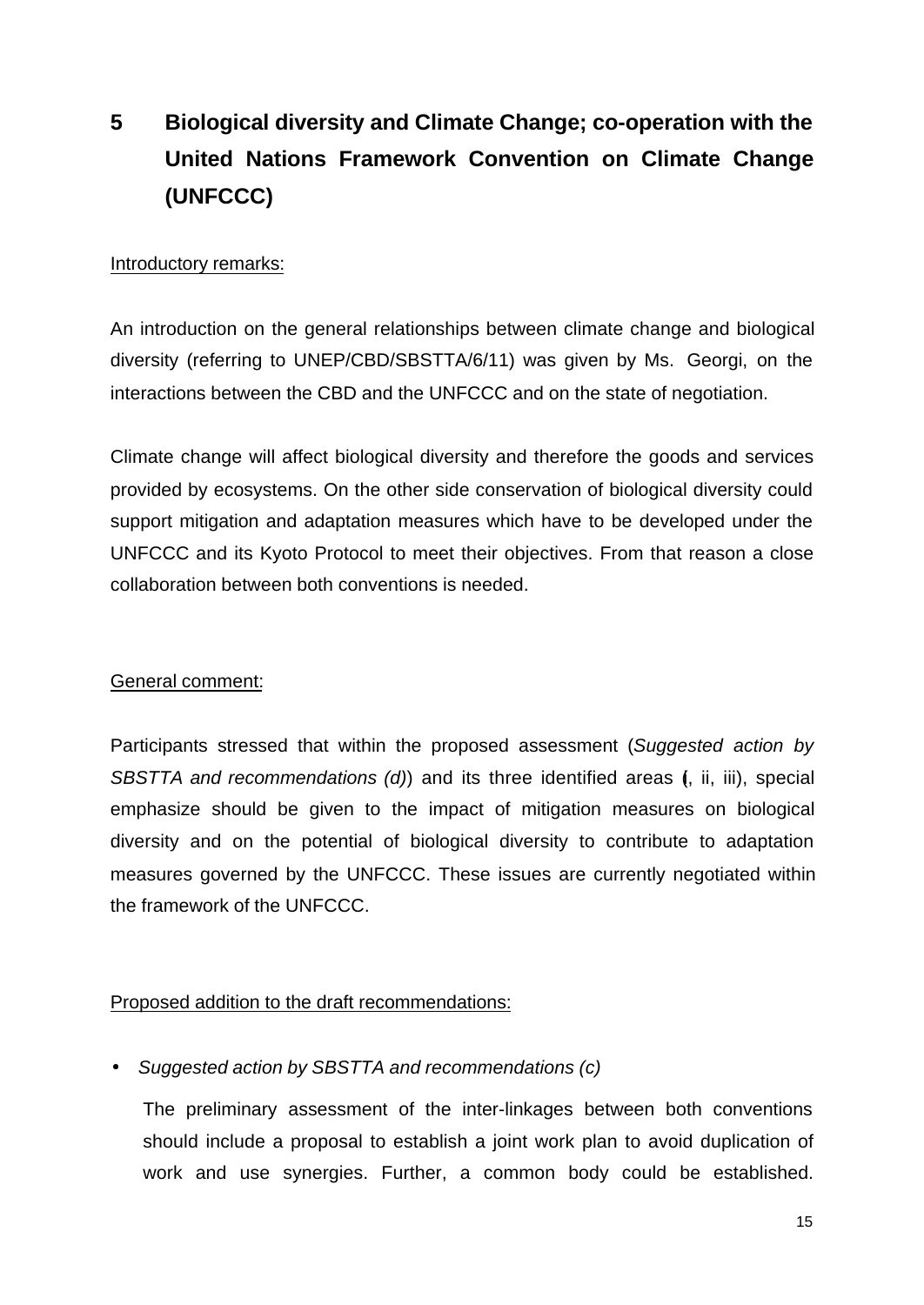Proposed were a liaison group or a working group that will meet periodically (e.g. twice a year). Inter-linkages with other biodiversity-related conventions should be taken into account as well.

#### Additional recommendations:

- Even if there is a lot of scientific information within the UNFCCC and the CBD there is nearly no exchange of information – neither at the international level nor at the national level. The exchange of this information and co-operation should start at the national level, but to stimulate this process and to come to a better understanding at both sides the participants felt that an international workshop organized by SBSTTA-CBD and IPCC with experts from both areas would be of crucial importance.
- Other Conventions which tackle the interrelationship between biological diversity and climate change (e.g. Ramsar Convention, CCD, CMS) should be invited to collaborate with the CBD on this issue.
- The CHMs of the CBD and the UNFCCC should be linked on this issue.
- It was pointed out that there is a need to define objectives and develop criteria and indicators of the desirable status/accepted change of biological diversity in respect to climate change. These tools are urgently needed for the consideration of biological diversity aspects in activities undertaken by the UNFCCC. For example the World Conservation Monitoring Centre's (WCMC) study on "Response of Arctic ecosystems to climate change" may serve as a model.
- Regarding the draft terms of reference of the pilot assessment (annex III), the only focus on the service as "carbon sinks" is not enough. Other services of ecosystems with relevance to climate change such as the regulation of the water balance, the modification of the energy balance (albedo) and the control of nutrient cycling ( $NH_4$  and  $N_2O$  sinks and sources) should also be included.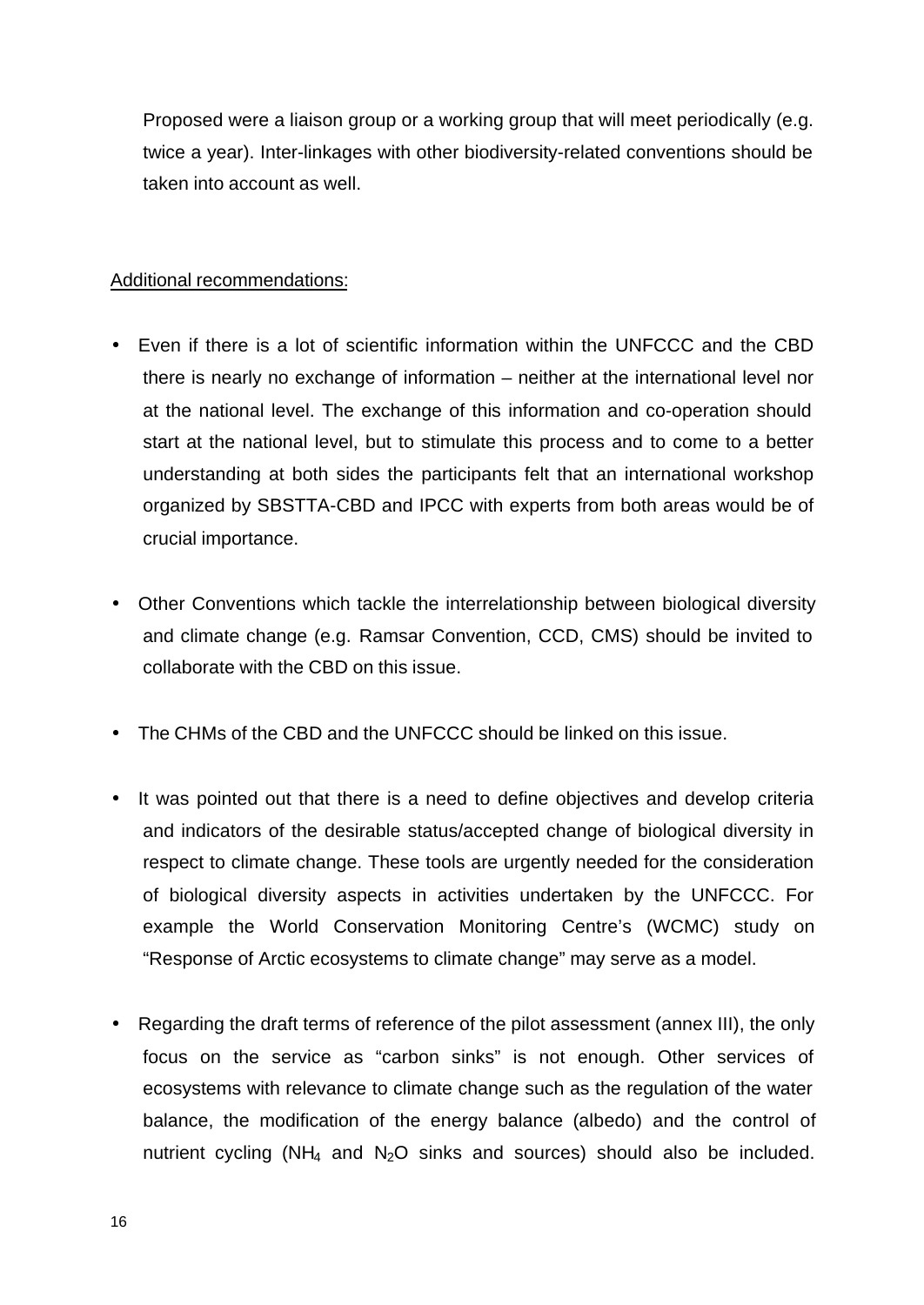Part of this pilot assessment should also be the impact of CBD activities to meet the goals of climate protection and to demonstrate possible synergies.

- The assessments should be linked with the CBD activities on indicators, scientific assessment and the ecosystem approach. They should perform parts of these thematic issues in respect to the problem of climate change.
- As climate change will change vulnerability of ecosystems for biological invasions, close co-operation with experts on alien species is recommended.
- In addition to the assessments there is a need to develop a biodiversity monitoring system including a set of indicators sensitive to climate change and for this purpose, funding for pilot projects has to be sought.

#### Other remarks:

Biogeographic distribution ranges, relying to a large extent on isotherms, will be severely affected by climate change. Therefore, it is highly desirable to obtain information of the "geospatial dataset" planned within GBIF or other georeferenced taxonomic information systems. They provide appropriate tools to reflect such changes in distribution ranges of species (see also the example of the WCMC study/database mentioned above).

Because predictions on effect of climate change on biological diversity are still difficult the emphasis should be given on prevention measures.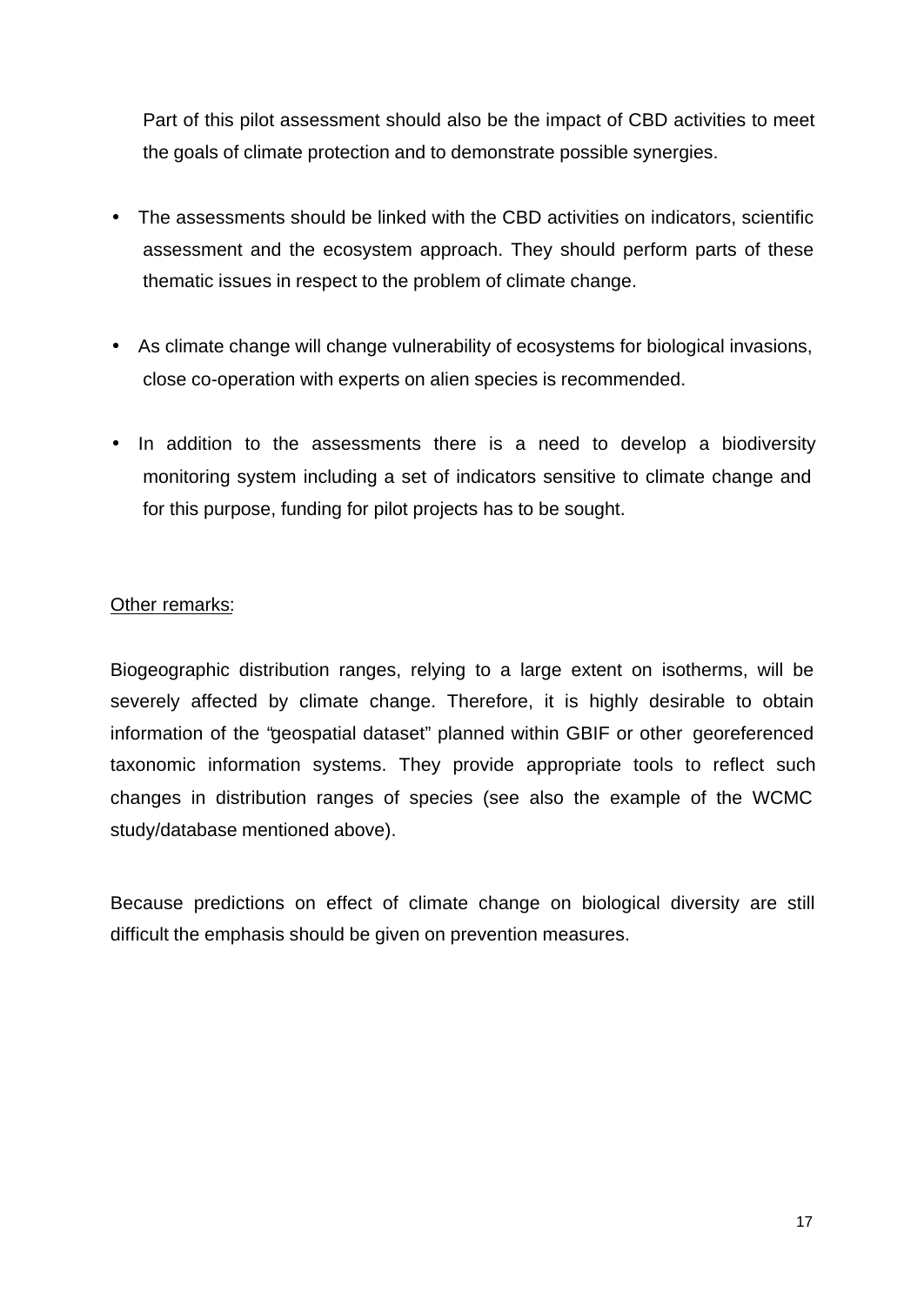# **6 Invasive Alien Species (IAS): Progress report on matters identified in decision V/8 and options for future work**

#### Introductory remarks:

The topic was introduced by Dr. Starfinger. He presented *inter alia* the considerations below which reflect outcomes of a related conference at Berlin/Germany  $^1$  (October  $4^{\text{th}}$ -7<sup>th</sup>, 2000) and which were also discussed at the European platform for biodiversity research strategy "Biology of Invasions – strategic issues for European biodiversity research" (BIM December 4th-6<sup>th</sup> 2000, Montpellier/France).

The related document UNEP/CBD/SBSTTA/6/6 was discussed.

The situation concerning biological invasions in Germany was presented as an example:

- 1. Biological invasions are a prominent issue in the public and scientific debate.
- 2. Biological invasions result in partly severe conflicts with conservation of biodiversity and economic land-use.
- 3. Biological invasions are often met by a strong reaction resulting in control efforts.

The need for further work:

4. In Germany, most non-native species are imbedded in anthropogenous vegetation, most are rare, some are invasive but cause no problem as far as known.

 $\rightarrow$  no general evaluation of aliens as noxious

5. A small proportion of aliens invades near-natural vegetation and causes severe conflicts.

 $\rightarrow$  factors and processes need to be studied that make an alien species an IAS

j 1 Kowarik, I. & U. Starfinger (Eds.) (2001): *Biological Invasions in Germany – A Challenge to Act? Contributions and results of a conference in Berlin, October 4th -7th, 2000*. BfN-Skripten, Publisher: German Federal Agency for Nature Conservation.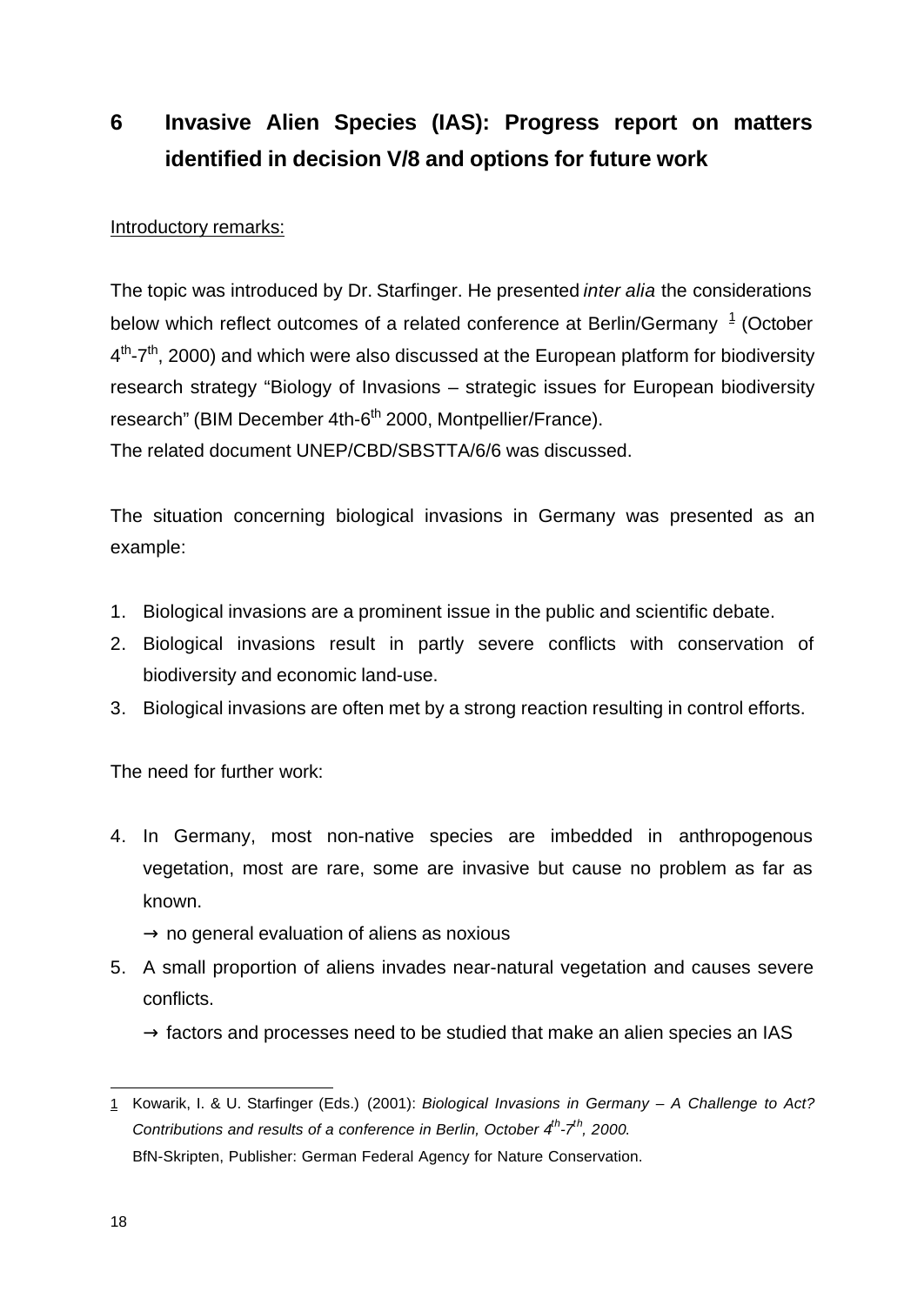6. Most species cannot be regarded as noxious on a national level but only in distinct situations.

 $\rightarrow$  criteria need to be worked out to describe the spatio-temporal variation of invasion impacts

7. Prediction of the impact of a species is difficult and only possible on a single case basis with regional validity

 $\rightarrow$  anthropogenic factors and their interplay with natural factors need more attention

8. Biological invasions of non-native genotypes of native species have to be taken into consideration as well.

 $\rightarrow$  how to describe and assess?

- 9. Alien species that are in the country may become problematic.
	- $\rightarrow$  factors and processes that make a non-native species an IAS
	- $\rightarrow$  role of secondary releases
	- $\rightarrow$  can we control this process?
- 10. Most control efforts fail.
	- $\rightarrow$  design criteria for monitoring

#### Proposed amendments/changes to the draft recommendations:

In the discussion following the introduction, in general, the contents of the document UNEP/CBD/SBSTTA/6/6 were accepted. A number of points were discussed that deserve more attention than they seem to receive at present:

- SBSTTA may wish to include in its agenda the issue of invasive non-native genotypes of native species (also termed "genetic pollution"). The wide use of plant material of alien or unknown provenance in landscaping results in biological invasions at the infra-specific level whose potentially far-reaching effects are generally underestimated.
- SBSTTA may wish to notice that alien species may have beneficial and/or neutral as well as detrimental effects.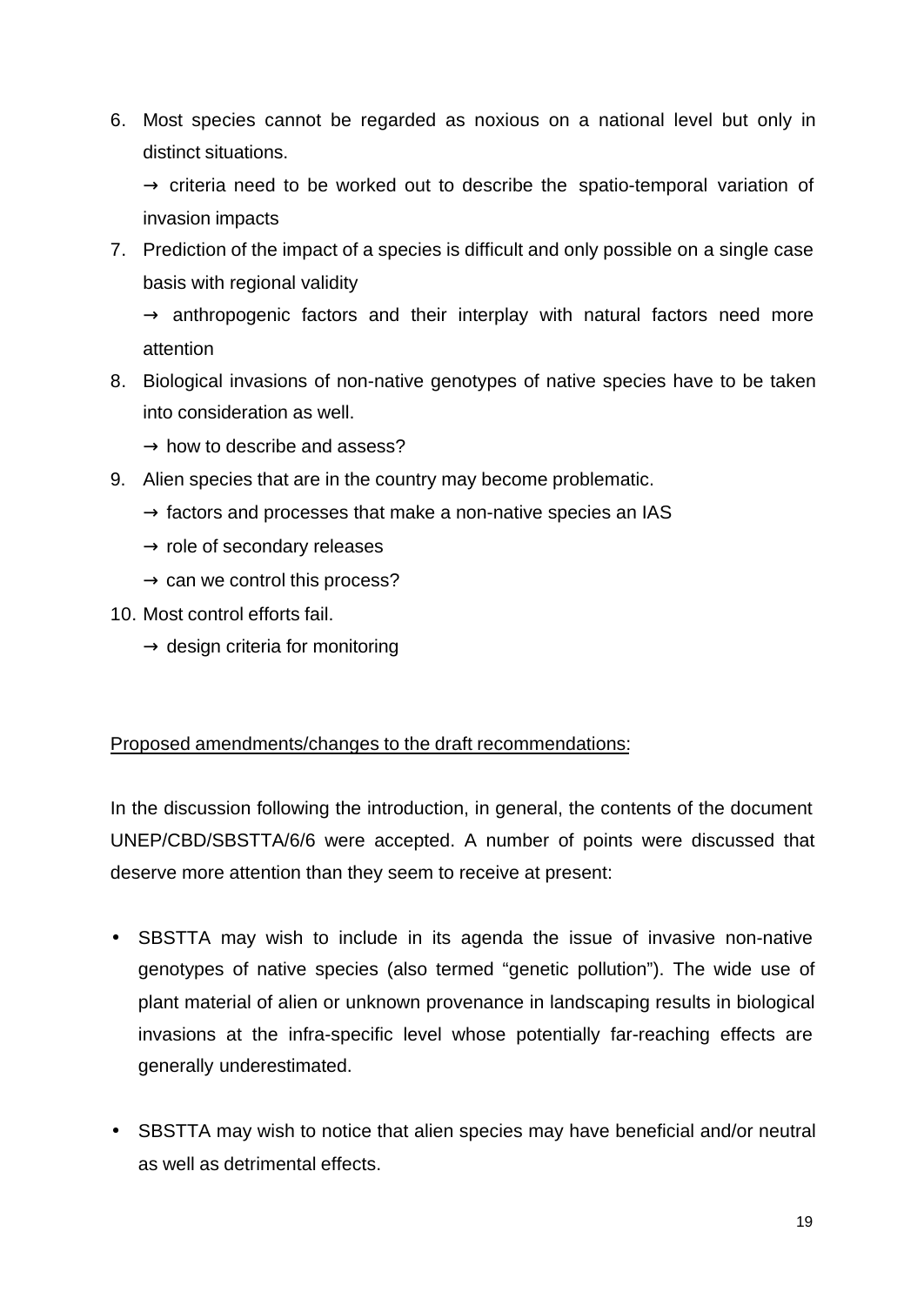• SBSTTA may wish to notice that the "time lags" between the introduction of a species and its subsequent invasion are of considerable importance for the problem of predicting the course and success of individual invasion processes.

#### Other remarks:

Many issues need expanded research before we will be able to tackle them successfully, e.g.:

- epidemiology of biological invasions
- GISP: early detection, black lists, risks, subspecies levels, domesticated/ cultivated as well as wild ones
- taxonomy of IAS.
- land use change and its effects; etc.

Not only alien species may become problematic: There are native (autochthonous) species (of plants, less so animals) which are in some cases dangerous to other, first of all rare species and communities in different parts of the country. They spread as a consequence of large scale nitrification and acidification (e.g. in central Europe *Calamagrostis epigeios, C. villosa, Elytrigia repens, Bromus inermis, Urtica spec.*). They are called expansive. There is the same problem how to manage invasive or expansive biota for practical nature conservation.

Other participants felt that we have to distinguish between introduced species and the spread of naturally occurring species (e.g. agriculture itself maintains populations of for instance *Elytrigia repens)*.

Countries should be encouraged to include alien species (and expansive species) in their regular monitoring programmes and to identify national, regional, (global) alien invasive species as well as national, (regional) expansive species.

To cope with unintentional introductions, information of the public on effects of alien species should have priority. Furthermore all sectors in society/administration should be aware of recommendations on aliens.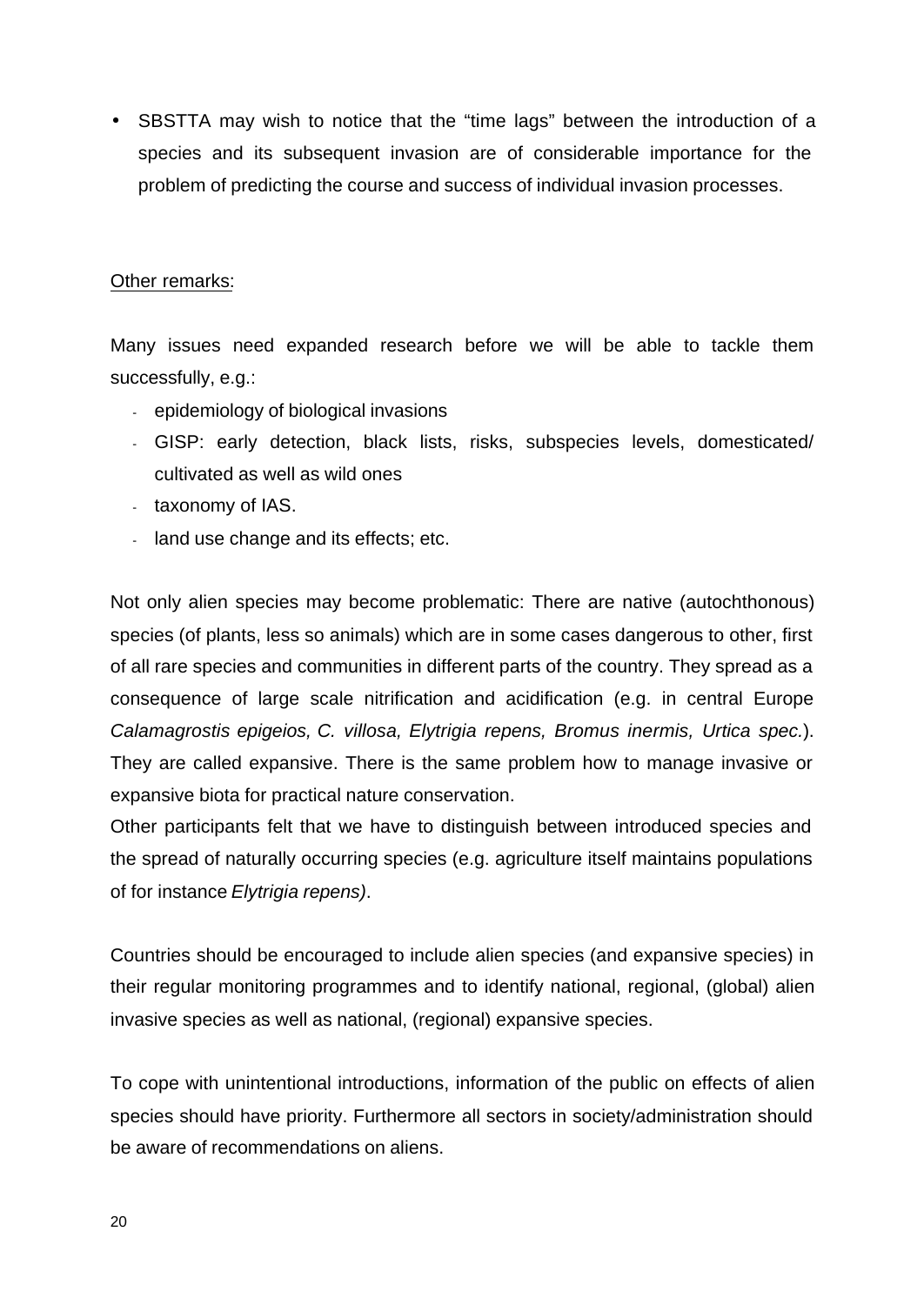Information about vectors for invasions is urgently needed.

There is a need for regional co-operation on alien species. According to Article 14 of the CBD countries should be encouraged to set up a system where they – when they identify a new alien species – inform the other countries in the region and initiate action to minimize danger and damage. As a fist step exchange of existing information (e.g. national databases on invasive alien species) should be furthered (e.g. via the Clearing-house mechanism of the Convention).

Due to the extensive discussion on terminology concerning IAS during the meeting participants stressed the importance of agreed definitions. On the other hand the process of approaching solutions to pressing/urgent issues should not be slowed down by exhaustive scientific debates. Thus participants strongly supported UNEP/CBD/SBSTTA/6/7 *Suggested action and recommendations* (c).

It was highlighted that predictability of the potential invasiveness of species is generally difficult with the exception of some pests and diseases. Therefore the precautionary approach is advised.

Awareness should be raised that there are often (commercial) interests of particular stakeholders based on AS while societal economies have to cope with negative effects of alien species becoming invasive.

Any comprehensive programme to address invasive alien species problems will need to involve at least the economic sectors as agriculture, forestry, aquaculture, fisheries, tourism, etc.

Elimination of alien subspecies is not necessary or socially acceptable in all cases.

There has been a proposal for priorities in eradication measures which was not discussed in depth:

- 1. preserve native/autochthonous species
- 2. preserve ecosystem function
- 3. preserve diversity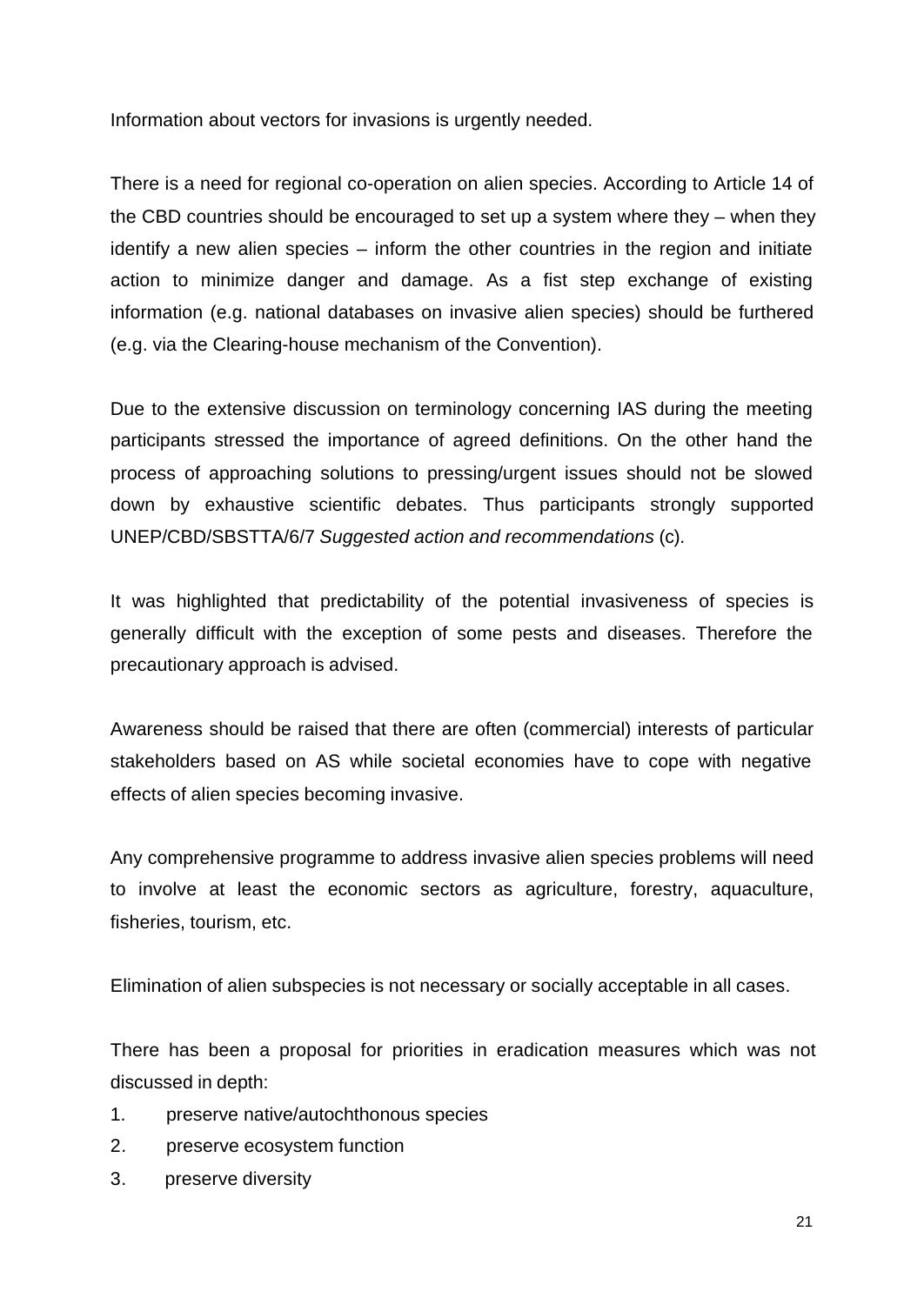## **7 International Regulatory Framework on Invasive Alien Species**

#### Introductory remarks:

An overlook about organisations, instruments, and measures concerned with the regulation of IAS was given by Dr. Unger. The aspects of international regulatory framework outlined in the following documents have been discussed: UNEP/CBD/SBSTTA/6/7: Comprehensive review on the efficiency and efficacy of existing measures for their prevention, early detection, eradication and control UNEP/CBD/SBSTTA/6/8: Options for future work

#### Proposed amendments/changes to the draft recommendations:

In general, the recommendations in the two documents have been supported, but there are some proposals for amendments in SBSTTA6/8/:

- The International Maritime Organisation (IMO) Resolution A.868 (20) 1997 on ships' ballast water is not ratified by a sufficient number of members. Amendment of Recommendation 3: […] ratify the revised IPPC and the IMO Recommendation.
- Hull fouling is a vector as important as ballast water, but inadequately addressed by IMO Recommendation. Amendment of Recommendation 4: […] but notes that hull fouling is insufficiently addressed.

#### Additional recommendations:

• The importance of the Bern Convention, Recommendation No. 57 (adopted 5 Dec 1997) on the introduction of organisms belonging to non-native species into the environment was stressed. Eradication measures for vertebrates as called for the Bern Convention often cause great concern to animal welfare organisations and the public, thereby preventing national implementation. A clear recommendation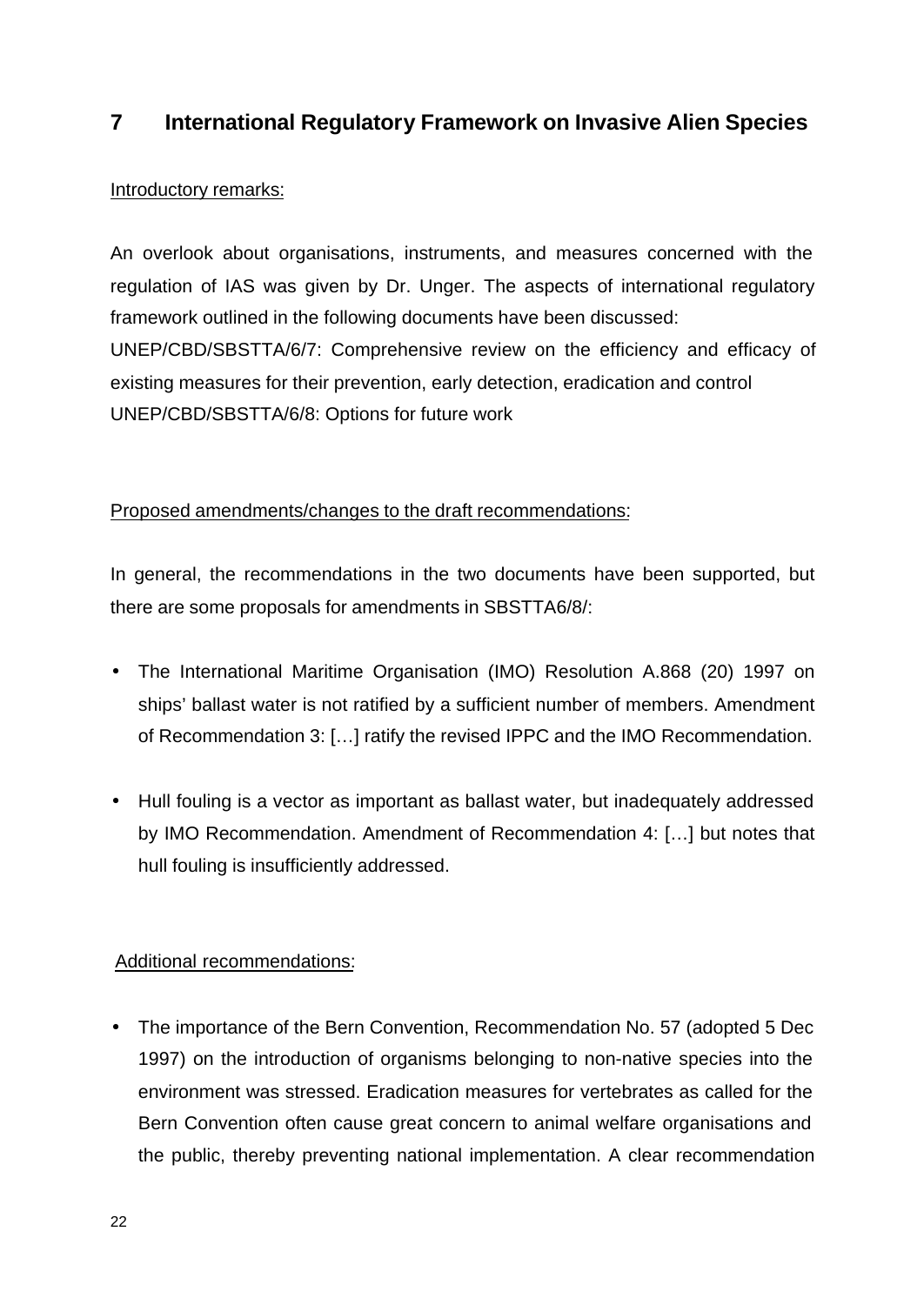from an [international body/instrument][SBSTTA/COP] that addresses the need for eradication of invasive alien vertebrates including mammals in specific situations is required to help to overcome this problem in the framework of relevant initiatives such as the National Biodiversity Strategies and Action Plans. It is important to co-operate with other organisations dealing with this topic.

- While plants, pathogens of plants and animals could be covered by the International Plant Protection Convention (IPPC) and the Office International des Épizooties (OIE), there is a gap for other organisms. The European Community regulation on the implementation of the Convention on International Trade in Endangered Species of wild fauna and flora (CITES) includes one example of a regulation against an invasive species based on possible threats of native species/biodiversity. This EC approach under the CITES needs to be explored further and the reference to CITES has to be included in Recommendation 5 (if appropriate). Furthermore, the possibility of addressing indirect effects of pests (e. g. New Zealand flatworm) has to be explored in the IPPC.
- A recommendation from [an international body/instrument][SBSTTA/COP] to encourage countries to take their responsibility in accordance with the CBD obligations is desired.
- The possibility for the establishment of an International Emergency Fund should be assessed by SBSTTA and if appropriate recommended to the COP.

#### Other remarks:

The difficulty to predict the likelihood of invasiveness of a particular organism before release or introduction was noted. The hierarchical approach (Interim Guiding Principle 2) was critically discussed (Prevention of entry versus early detection and eradication). Also under European conditions, where many alien species are already under cultivation in horticulture/gardens since many years, decades or even centuries both approaches need to be applied.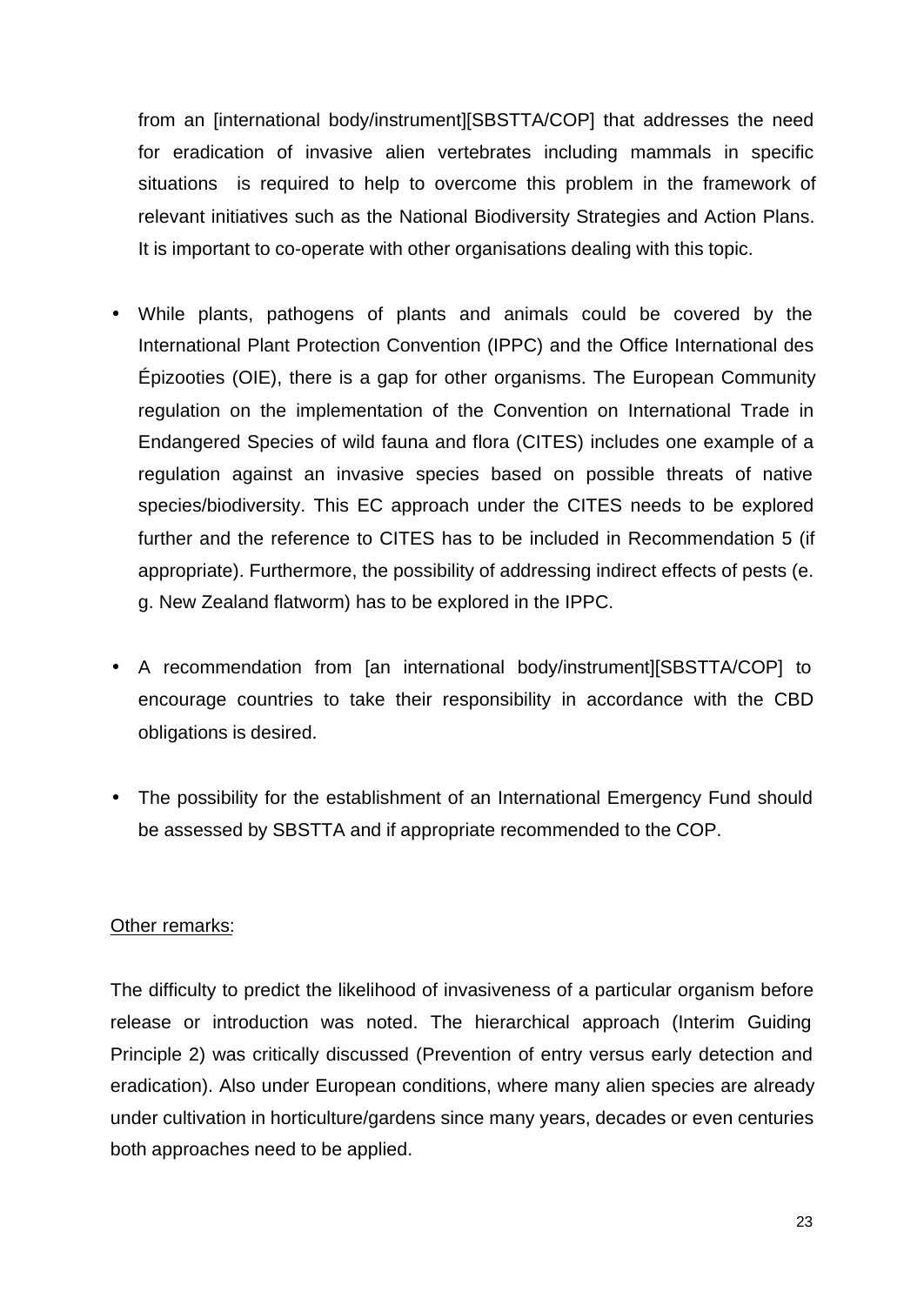As the spread of invasive species after their introduction into a region is not limited by political boundaries, harmonisation of measures within regions (e. g. Europe) is required. In particular this applies to the import border control, the risk assessment for intentional introductions and eradication measures that need to be taken in early stages. Responsibilities should be shared between authorities of the exporting and importing countries.

The countries where a biological invasion occurs first (whether by wild or domestic/cultivated species) have the key responsibility to prevent the spread into the region or other endangered countries. Therefore information facilities (e.g. CHM), communication structures and "early warning systems" are recommended. In addition the country of first invasion should be aware of its responsibility for the success of later eradication measures.

The effectiveness of measures including cost effectiveness was discussed. It is acknowledged that no feasible measures can provide complete protection against the establishment of alien invasive species. Although the 'precautionary approach' (Interim Guiding Principle 1) is acknowledged, over-regulation should be avoided taking into account that only a minor percentage of alien species becomes invasive and the number of individuals or propagules highly determines the probability of establishment.

Biological invasions could be the cause for, but also the effect of the alteration of an ecosystem.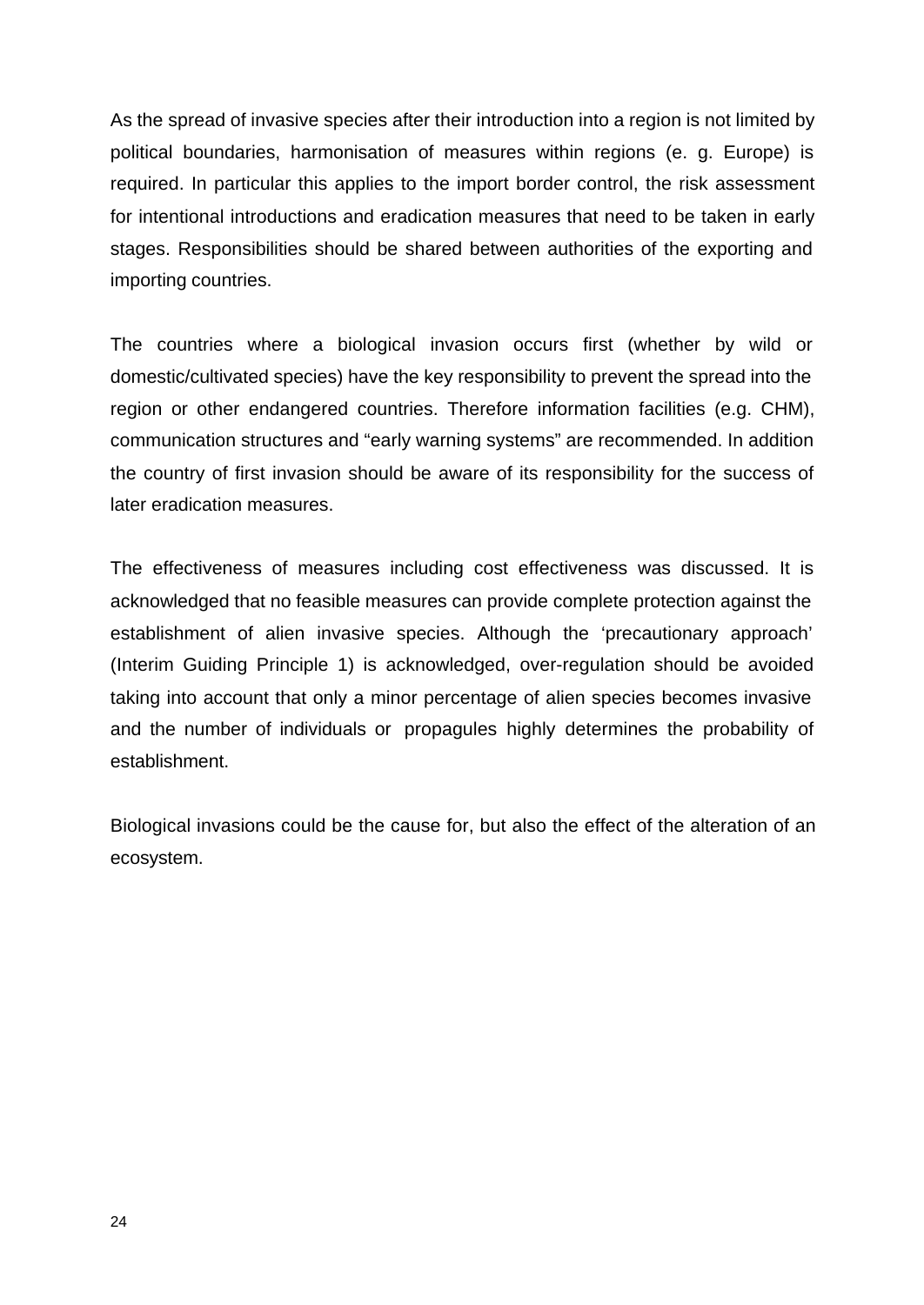# **Some internet sites related to the topics discussed (in alphabetical order)**

Baltic Sea Alien Species: http://www.ku.lt/nemo/mainnemo.htm

Clearing-house Mechanism of the Convention on biological diversity: http://www.biodiv.org/chm

Convention on Migratory Species (CMS): http://www.wcmc.org.uk/cms

Convention to Combat Desertification (CCD): http://www.unccd.int

European platform for biodiversity research strategy "Biology of Invasions – strategic issues for European biodiversity research" (BIM 2000, Montpellier/France): http://bim2000.cefe.cnrs-mop.fr

European Register of Marine Species (ERMS) – EU Marine Science and Technology Programme (MAST): http://erms.biol.soton.ac.uk/

Global Biodiversity Information Facility (GBIF): http://www.gbif.org http://www.gbif.net

Global Register of Migratory Species (GROMS): http.//www.groms.de

Global Taxonomy Initiative: http://www.biodiv.org/spec-tax/gti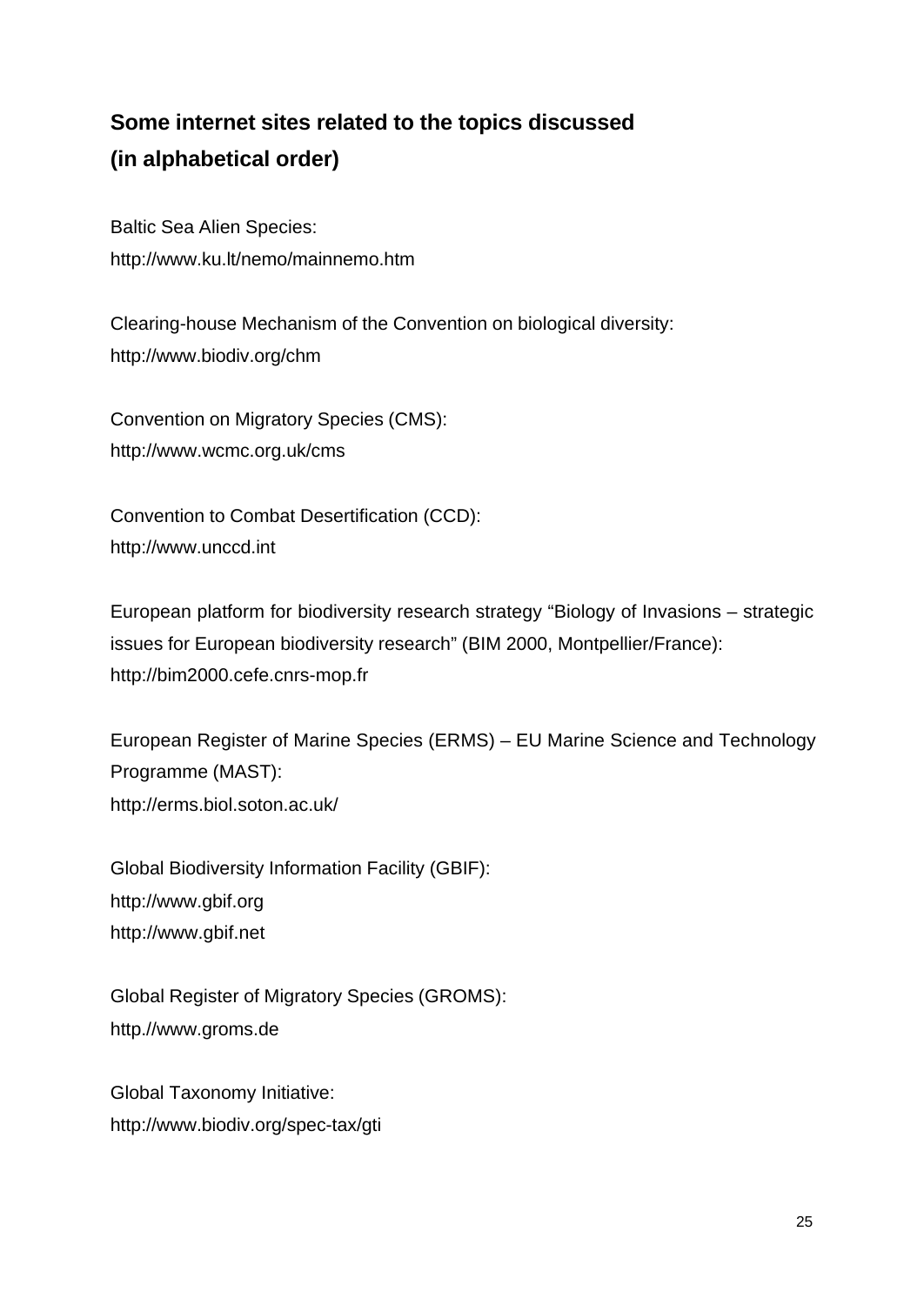Millennium Ecosystem Assessment: http://www.ma-secretariat.org/

North East Atlantic Taxa database of the Tjärnö Marine Laboratory/Sweden (NEAT): http://www.tmbl.gu.se/libdb/libdb.html

Study on Alien species in Finland: http://www.vyh.fi/eng/environ/bdclearh/current.htm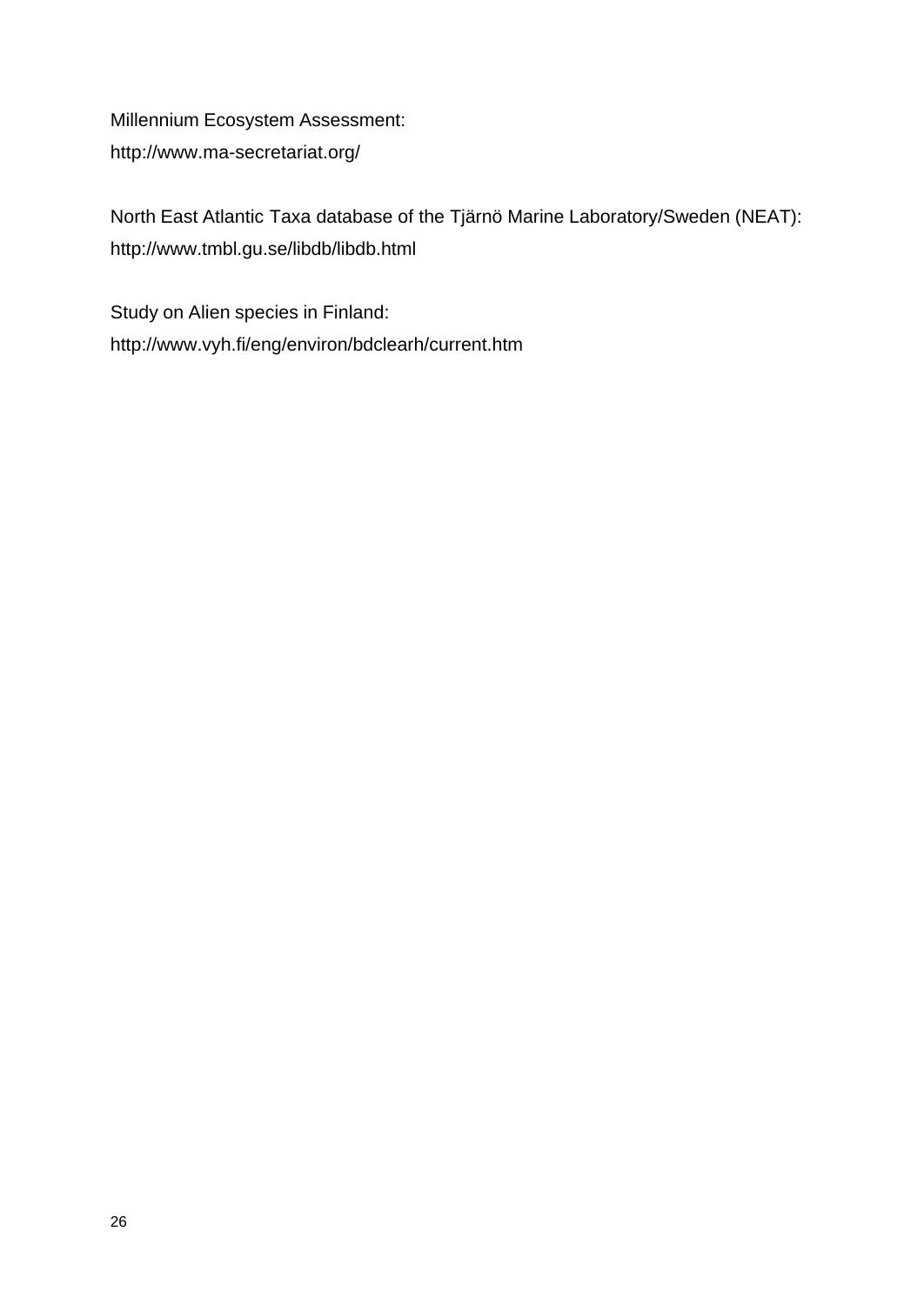## **Glossary of Acronyms**

| AS | <b>Alien Species</b> |
|----|----------------------|
|----|----------------------|

| <b>BIM</b> |                           |  | European platform for biodiversity research strategy "Biology of      |  |  |
|------------|---------------------------|--|-----------------------------------------------------------------------|--|--|
|            |                           |  | Invasions – strategic issues for European biodiversity research" (BIM |  |  |
|            | 2000, Montpellier/France) |  |                                                                       |  |  |

- CBD Convention on Biological Diversity
- CCD Convention to Combat Desertification
- CHM Clearing-House Mechanism
- CITES Convention on International Trade in Endangered Species of Wild Fauna and Flora
- CMS Convention on the Conservation of Migratory Species of Wild Animals (also known as the Bonn Convention)
- COP Conference of the Parties
- ERMS European Register of Marine Species (EU Marine Science and Technology Programme)
- GBIF Global Biodiversity Information Facility
- GEF Global Environment Facility
- GISP Global Invasive Species Programme
- GTI Global Taxonomy Initiative
- IAS Invasive Alien Species
- IPCC Intergovernmental Panel on Climate Change
- IPPC International Plant Protection Convention
- IMO International Maritime Organisation
- NEAT North East Atlantic Taxa database (Tjärnö Marine Biological Laboratory/Sweden)
- OIE Office International des Épizooties
- PIAS Potentially Invasive Alien Species
- SAP Scientific Assessment Panel
- SBSTTA Subsidiary Body on Scientific, Technical, and Technological Advice
- UNFCCC United Nations Framework Convention on Climate Change
- WCMC World Conservation Monitoring Centre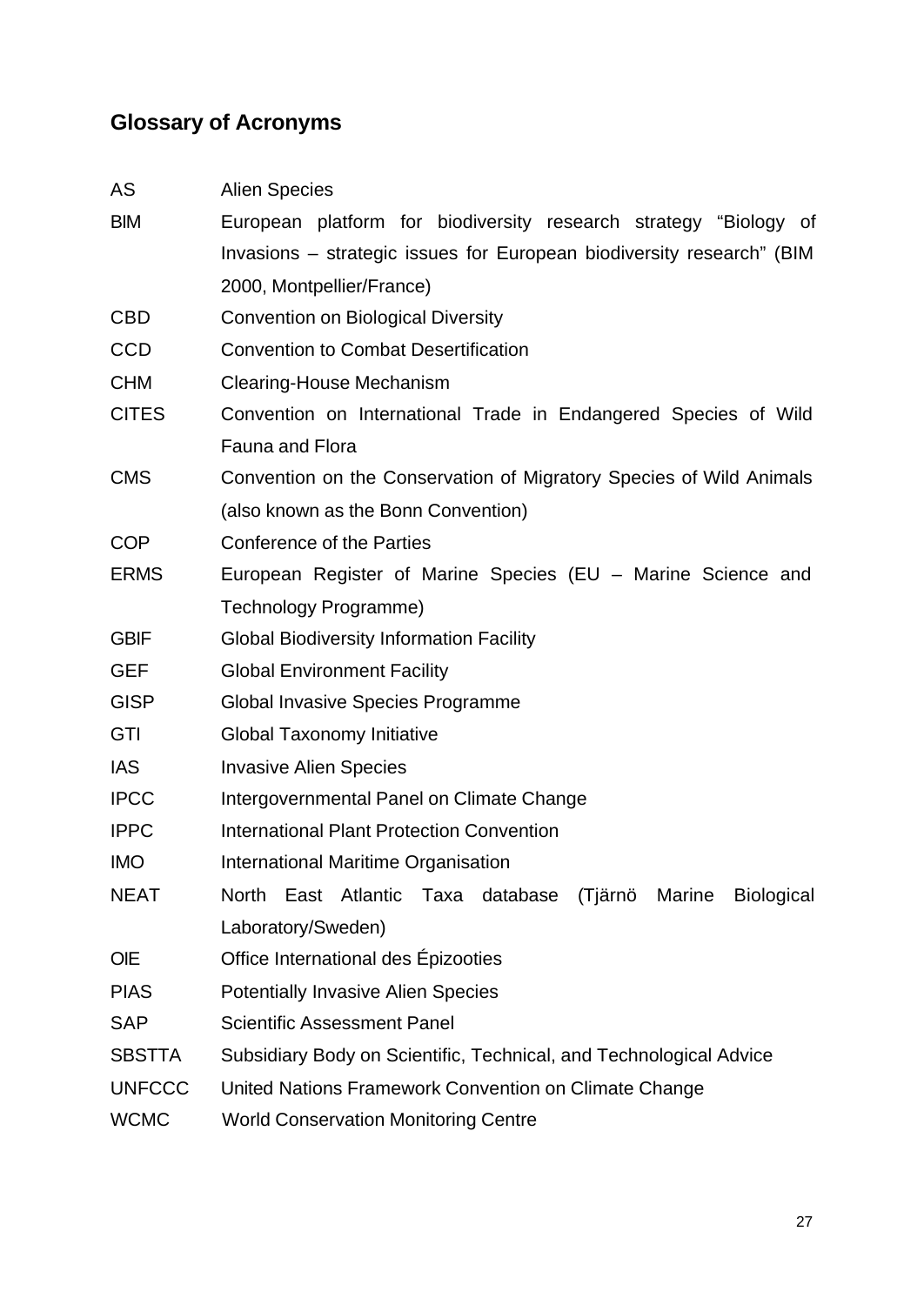## **"Expert meeting in preparation of the sixth meeting of SBSTTA"**

#### **January 18 - 19, 2001**

at the Federal Agency for Nature Conservation

International Academy for Nature Conservation,

Isle of Vilm, Germany

#### **List of participants**

| <b>Name</b>              | <b>Institution/Address</b>                                                                                                                              | Tel / Fax / e-mail                                                                        |
|--------------------------|---------------------------------------------------------------------------------------------------------------------------------------------------------|-------------------------------------------------------------------------------------------|
| Kaloyan Dimitrov<br>Anev | Ministry of Environment and Water<br>"National Nature Protection Service"<br>Directorate<br>22 Maria Louiza Blvd.<br>1000 Sofia<br><b>Bulgaria</b>      | Tel.: +359-2-940-6634<br>Fax: +359-2-980-5561<br>e-mail: kaloyananev@<br>moew.govrn.bg    |
| Gernot Bäurle            | <b>IUCN Office for Central Europe</b><br>ul. Narbutta 40/21<br>02-541 Warszawa<br>Poland                                                                | Tel.: +48-22-849-3491<br>Fax: +48-22-646-8767<br>e-mail: gernotbaeurle@<br>compuserve.com |
| Dr. Gordana Beltram      | <b>State Authority for Nature</b><br>Conservation of the Ministry of<br>Environment & Spatial Planning<br>Vojkovia 1 B<br>SI-1000 Ljubljana<br>Slovenia | Tel.: +386-1-478-4556<br>Fax: +386-1-478-4051<br>e-mail: gordana.beltram@gov.si           |
| <b>Vilnis Bernards</b>   | Nature Conservation Dept.<br>Ministry of Environmental Protection<br>and Regional Development<br>25 Peldu Str.<br>1494 Riga<br>Latvia                   | Tel.: +371-7068-6524<br>Fax: +371-7820-442<br>e-mail: mopsis@varam.gov.lv                 |
| <b>Astrid Blab</b>       | Umweltbundesamt<br>Spittelauer Lände 5<br><b>1090 Wien</b><br>Austria                                                                                   | Tel.: +43-1-31304-3115<br>Fax: +43-1-31304-3700<br>e-mail: blab@ubavie.gv.at              |
| Egidijus Bukelskis       | <b>Vilnius University</b><br><b>Faculty of Natural Sciences</b><br>Department of Zoology<br>M.K. Ciurlionio 21/27<br>2009 Vilnius<br>Lithuania          | Tel.: +370-2-236976<br>Fax: +370-2-330068<br>e-mail: egidijus.bukelskis<br>@gf.vu.lt      |
| Dr. Sergiu Cristofor     | University of Bucharest<br>Dept. of Systems Ecology<br>Splaiul Independentei 91-95<br>76201 Bucharest/Sector 5<br>Romania                               | Tel.: +40-1-411-2310<br>Fax: +40-1-411-2310<br>e-mail: cristof@bio.bio.<br>unibuc.ro      |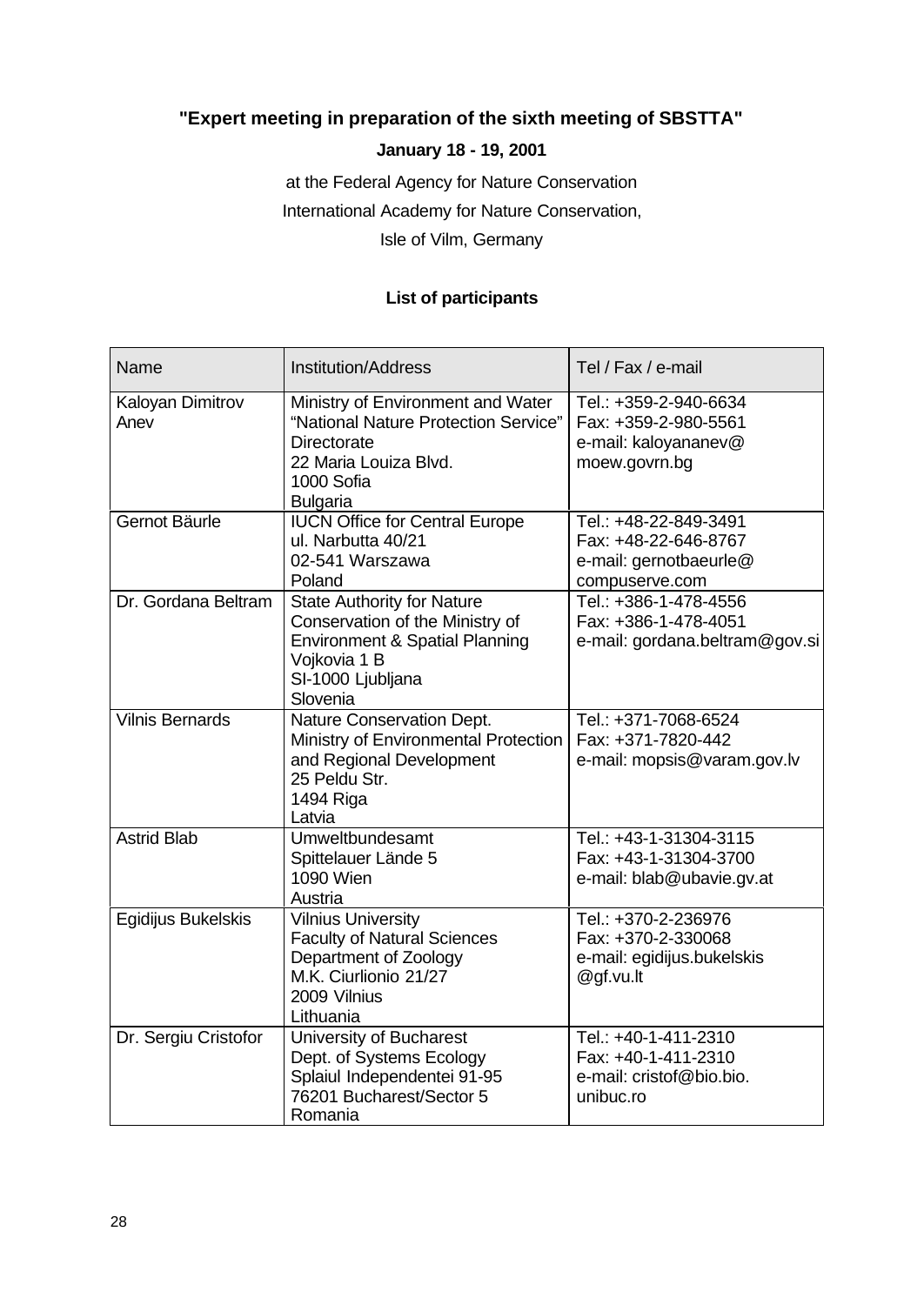| Name                      | <b>Institution/Address</b>                                                                                                                                | Tel / Fax / e-mail                                                                                                                                     |
|---------------------------|-----------------------------------------------------------------------------------------------------------------------------------------------------------|--------------------------------------------------------------------------------------------------------------------------------------------------------|
| Wolfgang P. Dinter        | c/o Braun<br>Motzstr. 63<br>10777 Berlin<br>Germany                                                                                                       | Tel.: +49-30-2181410<br>e-mail:<br>wolfgang.dinter@berlin.de                                                                                           |
| Dr. Olivia Drescher       | Bundesministerium für Umwelt,<br>Naturschutz und Reaktorsicherheit<br>PF 12 06 29<br>53048 Bonn<br>Germany                                                | Tel.: +49-228-305-2615<br>Fax: +49-228-305-2694<br>e-mail: drescher.olivia@bmu.de                                                                      |
| <b>Birgit Georgi</b>      | Umweltbundesamt<br>$II$ 1.1<br>Bismarckplatz 1<br><b>14193 Berlin</b><br>Germany                                                                          | Tel.: +49-30-8903-2158<br>Fax: +49-30-8903-2130<br>e-mail: birgit.georgi@uba.de                                                                        |
| Valeri Tsenov<br>Georgiev | Ministry of Environment and Water<br>"National Nature Protection Service"<br><b>Directorate</b><br>22 Maria Louiza Blvd.<br>1000 Sofia<br><b>Bulgaria</b> | Tel.: +359-2-940-6537<br>Fax: +359-2-980-5561<br>e-mail: nnpsf@moew.govrn.bg                                                                           |
| Lyle Glowka               | <b>Biodiversity Strategies International</b><br>Agnesstraße 41<br>53225 Bonn<br>Germany                                                                   | Tel.: +49-228-479-7921<br>e-mail: Iglowka@csi.com                                                                                                      |
| Ema Gojdicova             | <b>State Nature Conservancy</b><br>of the Slovak Republic<br>Hlavna 93<br>080 01 Presov<br><b>Slovak Republic</b>                                         | Tel.: +421-91-7732713<br>Fax: +421-91-7724179<br>e-mail: egojdic@sopsr.sk<br>after July $1st$ , 2001:<br>Tel.: +421-51-7732713<br>Fax: +421-51-7724179 |
| <b>Heidi Hansen</b>       | Directorate for Nature Management<br>Tungasletta 2<br>7485 Trondheim<br>Norway                                                                            | Tel.: +47-73-580500<br>Fax: +47-73-580501<br>e-mail: heidi.hansen@dirnat.no                                                                            |
| Dr. Christoph Häuser      | Staatliches Museum für Naturkunde<br>Rosenstein 1<br>70191 Stuttgart<br>Germany                                                                           | Tel.: +49-711-8936-223<br>Fax: +49-711-8936-100<br>e-mail:<br>chaeuser@gmx.de                                                                          |
| Peter Herkenrath          | <b>BirdLife International</b><br><b>Wellbrook Court, Girton Road</b><br>Cambridge CB3 ONA<br>UK                                                           | Tel.: +44-1223-279-800<br>Fax: +44-1223-277-200<br>e-mail: peter.herkenrath<br>@birdlife.org.uk                                                        |
| Jacek Hilszczanski        | <b>Forest Research Institute</b><br>ul. Bitwy Warszawskiej 1920 r. 3<br>00-973 Warsaw<br>Poland                                                           | Tel.: +48-22-7150-550<br>Fax: +48-22-7150-557<br>e-mail: hilszczj@ibles.waw.pl                                                                         |
| Milan Janak               | <b>State Nature Conservancy</b><br>of the Slovak Republic<br>Cachovsky rad 7<br>038 61 Vrutky<br>Slovak Republic                                          | Tel.: +421-842-428-3337<br>Fax: +421-842-428-3337<br>e-mail: janak@sopsr.sk                                                                            |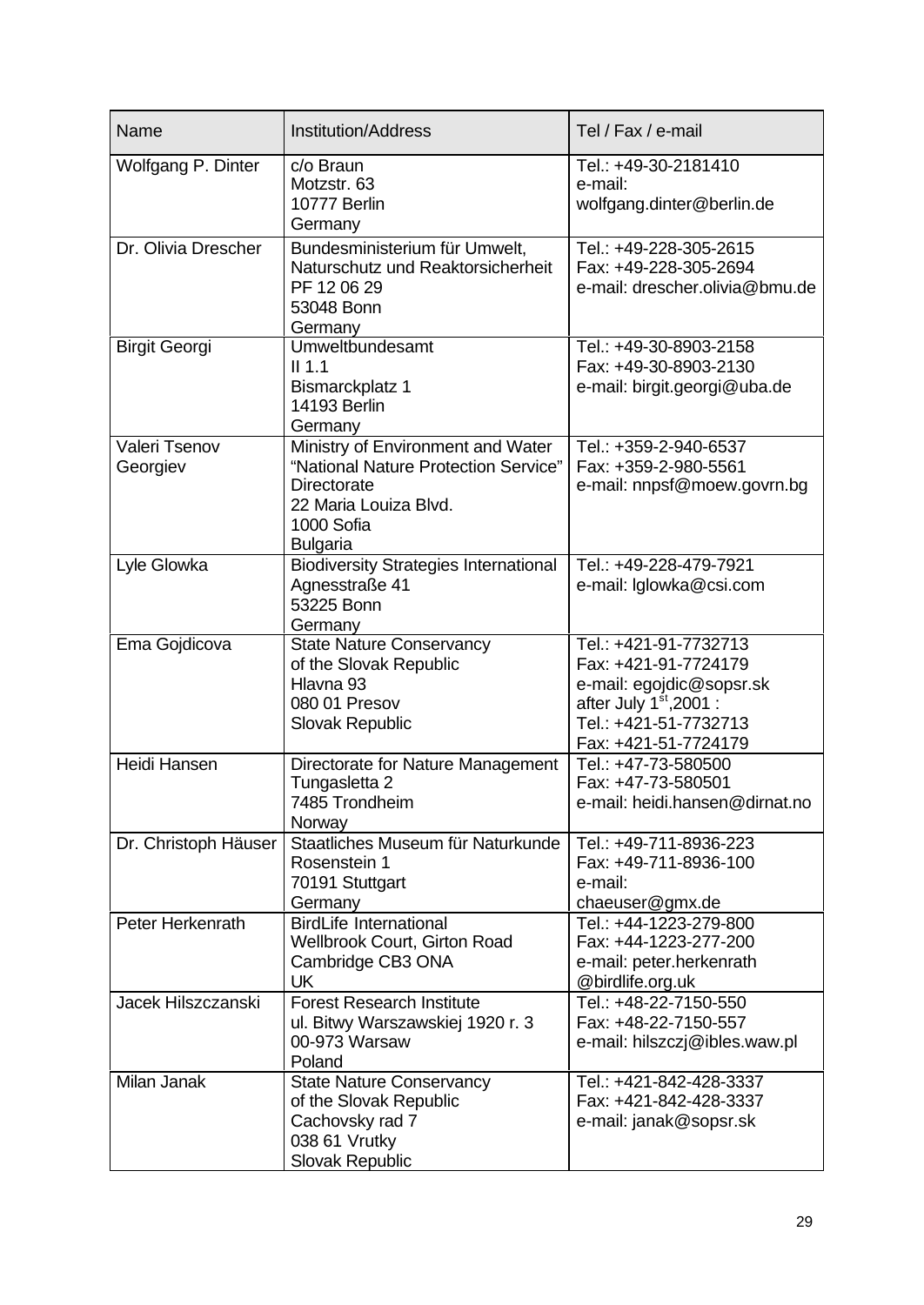| Name                         | <b>Institution/Address</b>                                                                                                                                           | Tel / Fax / e-mail                                                                           |
|------------------------------|----------------------------------------------------------------------------------------------------------------------------------------------------------------------|----------------------------------------------------------------------------------------------|
| Jukka-Pekka<br>Jäppinen      | <b>Finnish Environment Institute</b><br>Nature and Land Use Division<br>P.O.Box 140<br>00251 Helsinki<br>Finland                                                     | Tel.: +358-9-403-00-714<br>Fax: +358-9-403-00-790<br>e-mail: jukka-pekka.<br>jappinen@vyh.fi |
| <b>Ivars Kabucis</b>         | Latvian Fund for Nature<br>Kronvalda Bulváris 4<br>1010 Riga<br>Latvia                                                                                               | Tel.: +371-7322-852<br>Fax: +371-7830-291<br>e-mail: kabucis@lanet.lv                        |
| Dr. Horst Korn               | Bundesamt für Naturschutz<br>Internationale Naturschutzakademie<br><b>Insel Vilm</b><br>18581 Lauterbach<br>Germany                                                  | Tel.: +49-38301-86-130<br>Fax: +49-38301-86-150<br>e-mail: bfn.ina.vilm@t-online.de          |
| Wieslaw Król                 | Institute of Nature Conservation<br>Polish Academy of Sciences<br>Al. Mickiewicza 33<br>31-120 Kraków<br>Poland                                                      | Tel.: +48-1-2632-2221<br>Fax: +48-1-2632-2432<br>e-mail:<br>krol@iop.krakow.pl               |
| Dr. Tiiu Kull                | Institute of Zoology and Botany<br><b>Estonian Agricultural University</b><br><b>Rija 181</b><br>51014 Tartu<br>Estonia                                              | Tel.: +372-7-477-172<br>Fax: +372-7-383-013<br>e-mail: tiiu@zbi.ee                           |
| Anna Maria Hill<br>Mikkelsen | Forest and Nature Agency, Ministry<br>of Environment and Energy<br>Haraldsgade 53<br>2100 Copenhagen<br>Denmark                                                      | Tel.: +45-39-47-2800<br>Fax: +45-39-47-2663<br>e-mail: mam@sns.dk                            |
| Arnulf Müller-<br>Helmbrecht | <b>UNEP/CMS Secretariat</b><br>Martin-Luther-King-Str. 8<br>53175 Bonn<br>Germany                                                                                    | Tel.: +49-228-815-2410<br>Fax: +49-228-815-2449<br>e-mail: ulfm-h@cms.<br>unep.de            |
| Dr. Craciun Nicolae          | University of Bucharest<br>Faculty of Biology<br>Dept. of Animal Biology and E.S.<br>Aquaterra<br>Splaiul Independentei 91-95<br>76201 Bucharest/Sector 5<br>Romania | Tel.: +40-1-411-5207<br>Fax: +40-1-411-3933<br>e-mail: aquater@bio.<br>bio.unibuc.ro         |
| Dr. Petri Nummi              | University of Helsinki<br>Dept. Appl. Biol.<br>P.O. Box 27<br>00014 Helsinki<br>Finland                                                                              | Tel.: +358-9-1915-8366<br>Fax: +358-9-1915-8463<br>e-mail: petri.nummi@helsinki.fi           |
| Dr. Henn Ojaveer             | University of Tartu<br><b>Estonian Marine Institute</b><br>Viljandi road 18 b<br>11216 Tallinn<br>Estonia                                                            | Tel.: +372-6-281-584<br>Fax: +372-6-281-563<br>e-mail: henn@sea.ee                           |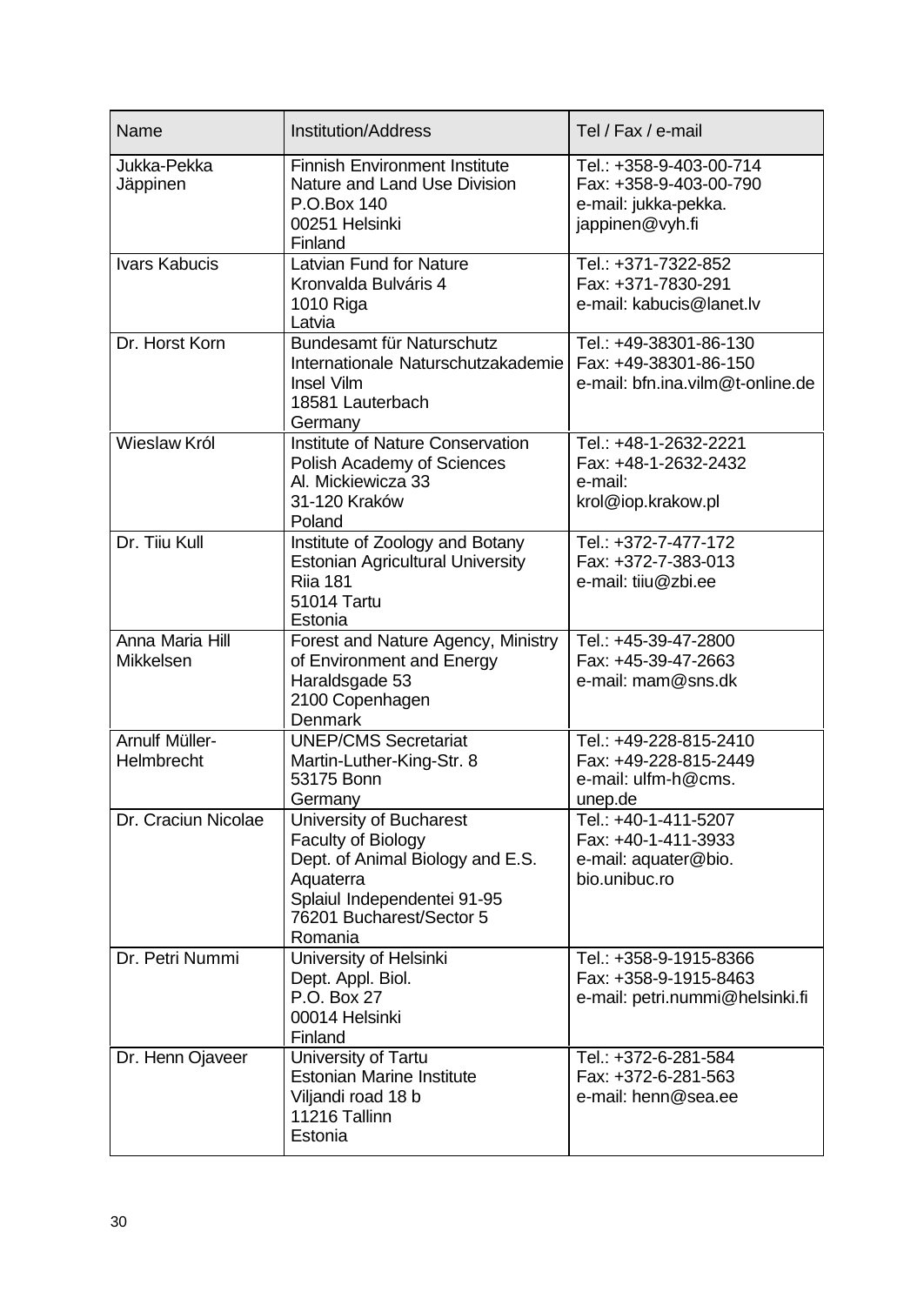| Name                     | <b>Institution/Address</b>                                                                                                                                       | Tel / Fax / e-mail                                                                        |  |
|--------------------------|------------------------------------------------------------------------------------------------------------------------------------------------------------------|-------------------------------------------------------------------------------------------|--|
| <b>Marc Peeters</b>      | Secretariat National Focal Point,<br><b>CBD</b><br>Dept. Invertebrates, RBINS<br>Vautierstraat 29<br>1000 Brussels<br><b>Belgium</b>                             | Tel.: +32-2-6274565<br>Fax: +32-2-6274141<br>e-mail: marc-<br>peeters@kbinirsnb.be        |  |
| <b>Vaclav Petricek</b>   | Agency f. Nature Conservation and<br>Landscape Protection of the<br><b>Czech Republik</b><br>Kalisnicka 4-6<br>CZ-130 23 Praha 3-Zizkov<br><b>Czech Republic</b> | Tel.: +420-2-830-69-241<br>Fax: +420-2-697-0012<br>e-mail: petricek@nature.cz             |  |
| Dr. Jan Plesnik          | Agency f. Nature Conservation and<br>Landscape Protection of the<br><b>Czech Republic</b><br>Kalisnicka 4-6<br>CZ-130 23 Praha 3-Zizkov<br><b>Czech Republic</b> | Tel.: ++420-2-697-0562<br>Fax: ++420-2-697-0012<br>e-mail: plesnik@nature.cz              |  |
| <b>Martin Schnittler</b> | Bundesamt für Naturschutz<br>Konstantinstr. 110<br>53179 Bonn<br>Germany                                                                                         | Tel.: +49-228-8491-222<br>Fax: +49-228-8491-245<br>e-mail: schnittlerm@bfn.de             |  |
| Dr. Gritta Schrader      | Biologische Bundesanstalt für Land-<br>und Forstwirtschaft<br>Messeweg 11/12<br>38104 Braunschweig<br>Germany                                                    | Tel.: +49-531-299-3375<br>Fax: +49-531-299-3007<br>e-mail: g.schrader@bba.de              |  |
| Dirk Schwenzfeier        | Bundesministerium für Umwelt,<br>Naturschutz und Reaktorsicherheit<br>PF 12 06 29<br>53048 Bonn<br>Germany                                                       | Tel.: +49-228-305-2611<br>Fax: +49-228-305-2694<br>e-mail: schwenzfeier.dirk<br>@bmu.de   |  |
| <b>Woiciech Solarz</b>   | Institute of Nature Conservation<br>Polish Academy of Sciences<br>Al. Mickiewicza 33<br>31-120 Kraków<br>Poland                                                  | Tel.: +48-1-2632-2221<br>Fax: +48-1-2632-2432<br>e-mail: nosolarz@cyf-kr.edu.pl           |  |
| <b>Jutta Stadler</b>     | Bundesamt für Naturschutz<br>Internationale Naturschutzakademie<br>Insel Vilm<br>18581 Lauterbach<br>Germany                                                     | Tel.: +49-38301-86-134<br>Fax: +49-38301-86-150<br>e-mail: bfn.ina.vilm@t-online.de       |  |
| Dr. Uwe Starfinger       | Technische Universität Berlin<br>Institut für Ökologie & Biologie<br>Rothenburgerstr. 12<br><b>12165 Berlin</b><br>Germany                                       | Tel.: +49-30-314-71282<br>Fax: +49-30-314-71355<br>e-mail: starfinger@gp.<br>tu-berlin.de |  |
| Hans Erik Svart          | Forest and Nature Agency, Ministry<br>of Environment and Energy<br>Haraldsgade 53<br>2100 Copenhagen<br>Denmark                                                  | Tel.: +45-39-47-2829<br>Fax: +45-39-47-2663<br>e-mail: hes@sns.dk                         |  |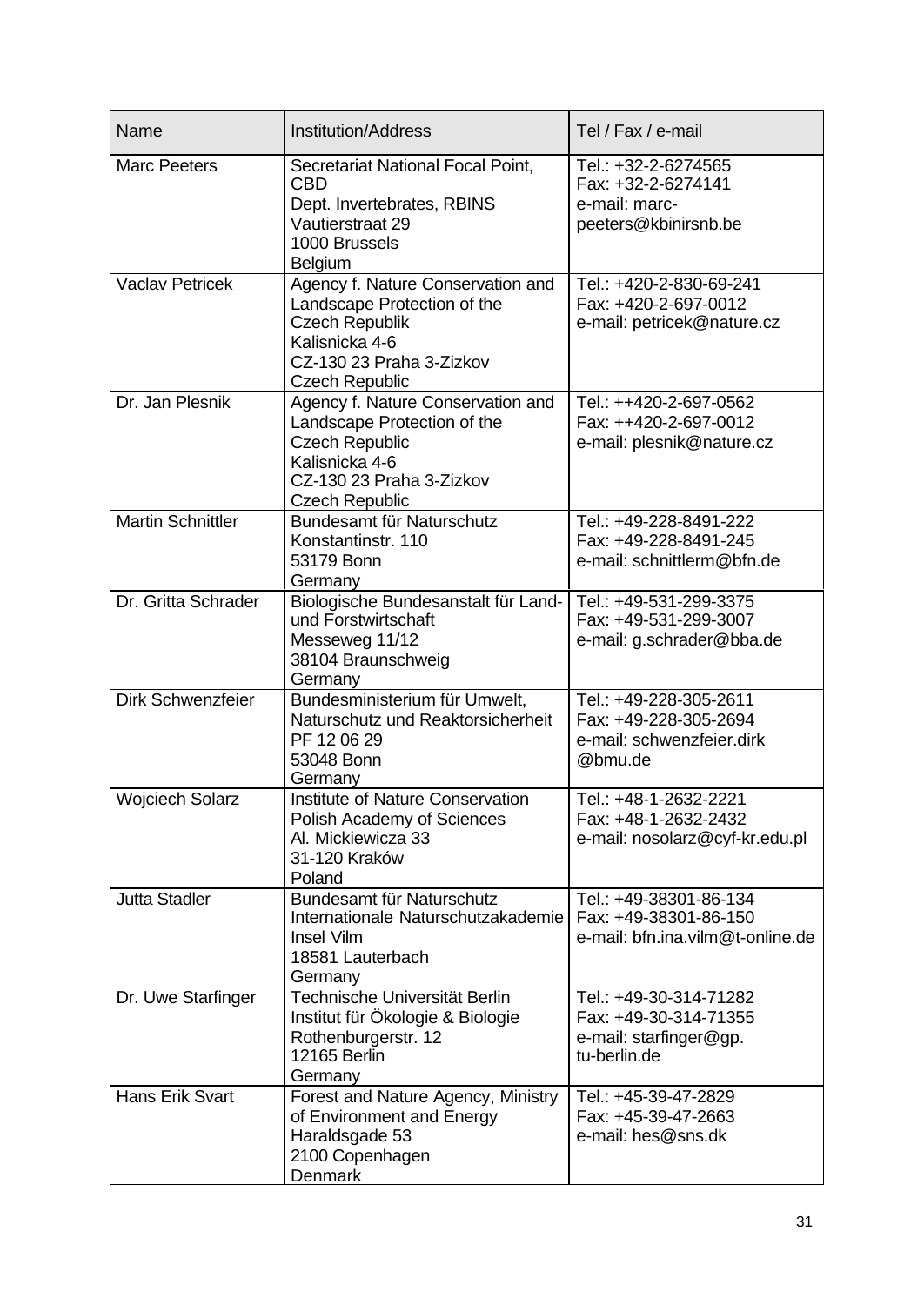| Name                    | <b>Institution/Address</b>                                                                                                                  | Tel / Fax / e-mail                                                                       |
|-------------------------|---------------------------------------------------------------------------------------------------------------------------------------------|------------------------------------------------------------------------------------------|
| Johan Thissen           | National Reference Centre for<br>Agriculture, Nature Management<br>and Fisheries<br>P.O. Box 30<br>NL-6700 AA Wageningen<br>The Netherlands | Tel.: +31-317-474-848<br>Fax: +31-317-427-561<br>e-mail: j.b.m.thissen@<br>eclnv.agro.nl |
| <b>Beatriz Torres</b>   | <b>UNEP/CMS Secretariat</b><br>Martin-Luther-King-Str. 8<br>53175 Bonn<br>Germany                                                           | Tel.: +49-228-815-2405<br>Fax: +49-228-815-2449<br>e-mail: btorres@cms.unep.de           |
| Dr. Jens-Georg<br>Unger | Biologische Bundesanstalt für Land-<br>und Forstwirtschaft<br>Messeweg 11/12<br>38104 Braunschweig<br>Germany                               | Tel.: +49-531-299-3370<br>Fax: +49-531-299-3007<br>e-mail:<br>j.g.unger@bba.de           |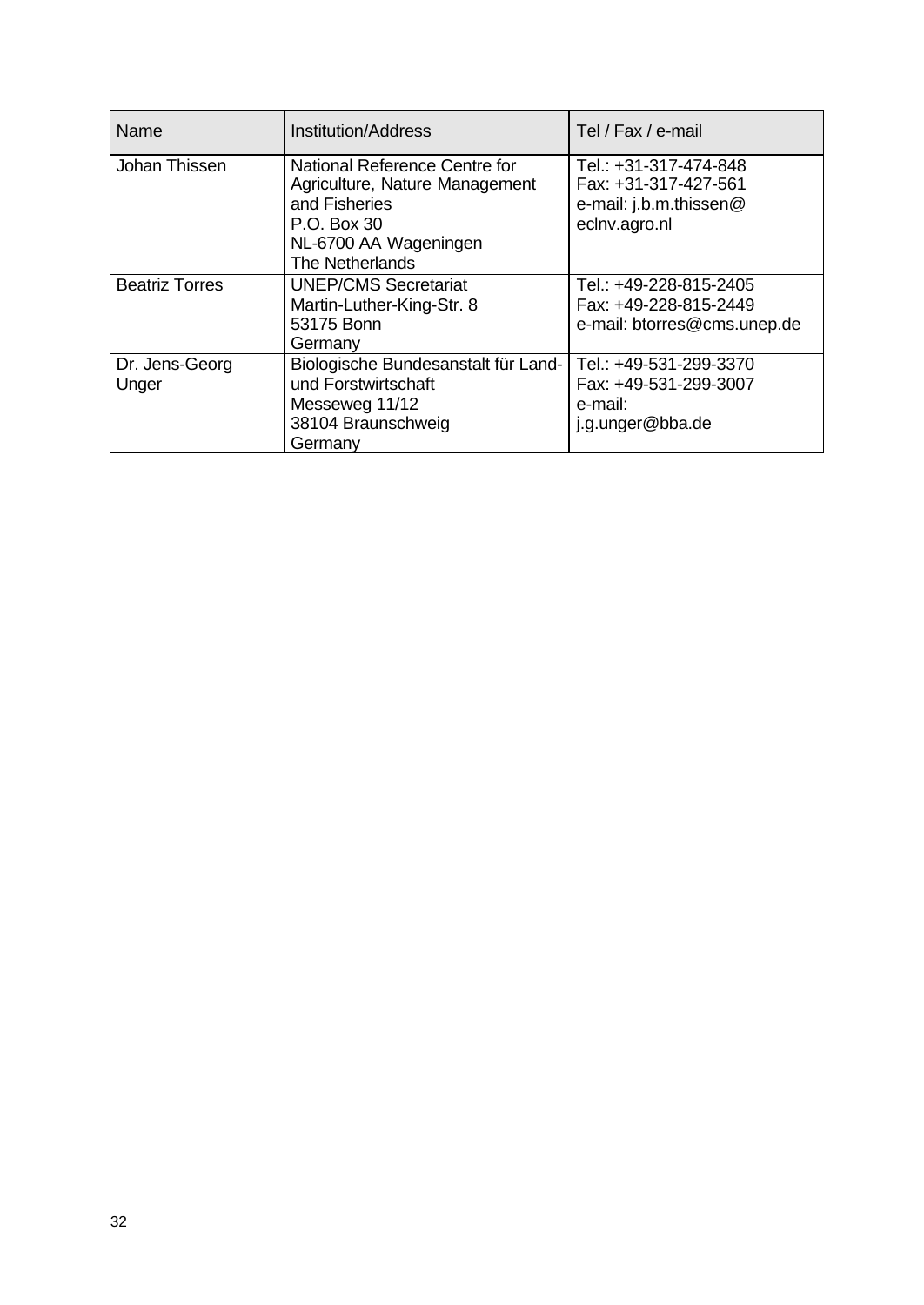# **Expert meeting in preparation of the sixth meeting of SBSTTA**

Programme

#### **Wednesday, 17.01.2001**

Arrival on the Isle of Vilm

*18.30 Dinner*

#### **Thursday, 18.01.2001**

- *08.00 Breakfast*
- 09.00 Welcome of the participants Introduction to the Federal Agency for Nature Conservation and the International Academy for Nature Conservation, Isle of Vilm Opening of the meeting
- 09.30 GERNOT BÄURLE "Scientific assessments" - Discussion -
- *10.45 Coffee / Tea break*
- 11.00 LYLE GLOWKA "Migratory species and cooperation with the Convention on the conservation of migratory species of wild animals (CMS)" - Discussion -
- *12.15 Lunch*
- 13.30 Guided tour in the nature reserve of the Isle of Vilm
- *15.00 Coffee / Tea break*
- 15.30 CHRISTOPH HÄUSER "Global Taxonomy Initiative" - Discussion -
- *17.00 Break*
- 17.15 BIRGIT GEORGI "Biological diversity and Climate Change, cooperation with the United Nations Framework Convention on Climate Change (UNFCCC)" - Discussion -
- 18.30 Contributions to the workshop report (part 1)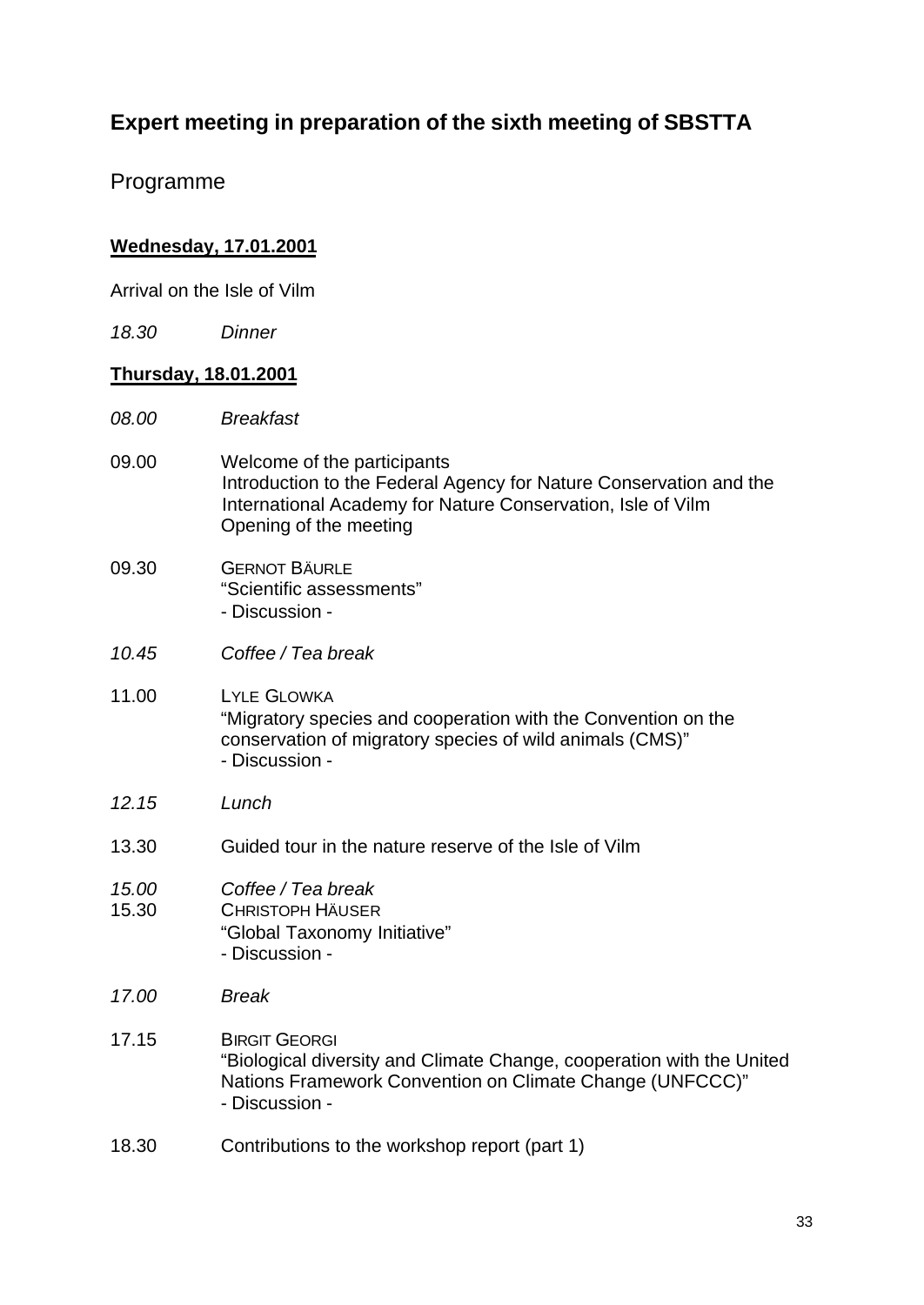*19.00 Reception at the invitation of the Federal Agency for Nature Conservation, Germany*

evening programme

#### **Friday, 19.01.2001**

| 08.00                       | <b>Breakfast</b>                                                                                                                    |
|-----------------------------|-------------------------------------------------------------------------------------------------------------------------------------|
| 09.00                       | <b>UWE STARFINGER</b><br>"Alien invasive species:<br>Progress report on matters identified in decision V/8"<br>- Discussion -       |
| 10.30                       | Coffee / Tea break                                                                                                                  |
| 11.00                       | <b>JENS-GEORG UNGER</b><br>"Alien invasive species:<br>comprehensive review of existing measures and instruments"<br>- Discussion - |
| 12.30                       | Lunch                                                                                                                               |
| 14.00                       | <b>UWE STARFINGER</b><br>"Alien invasive species: options for future work"<br>- Discussion -                                        |
| 15.15                       | Coffee / Tea break                                                                                                                  |
| 16.45                       | Final discussion, contributions to the workshop report (part 2)                                                                     |
| 18.00                       | <b>Dinner</b>                                                                                                                       |
|                             | evening programme                                                                                                                   |
| <u>Saturday, 20.01.2001</u> |                                                                                                                                     |
|                             |                                                                                                                                     |

*08.00 Breakfast* All day excursion to Rügen Island *18.00 Dinner at the hotel "Zum Bodden" in Lauterbach* Overnight stay in hotels in Lauterbach

### **Sunday, 21.01.2001**

*Breakfast*

Departure of the participants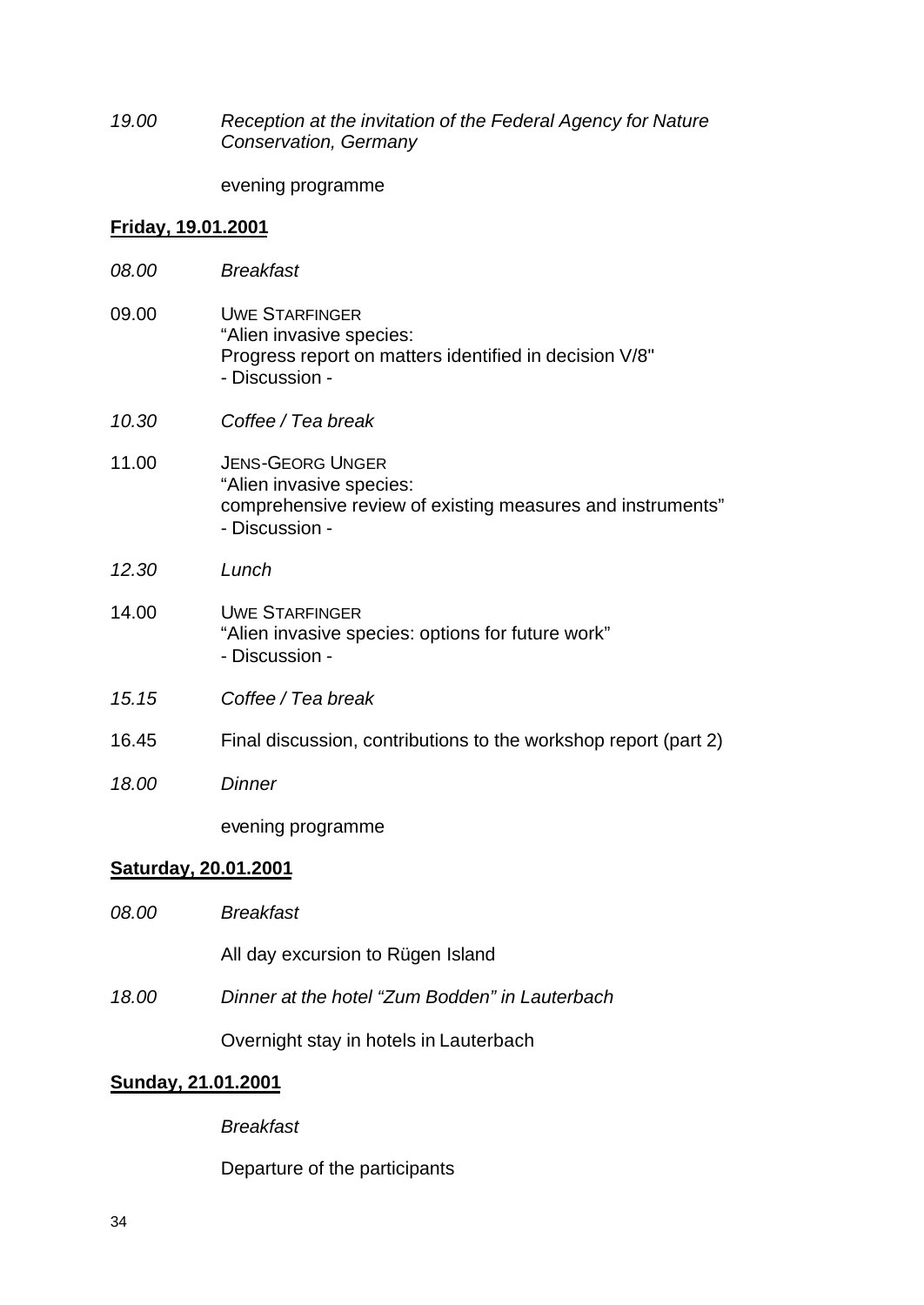SUBSIDIARY BODY ON SCIENTIFIC, TECHNICAL AND TECHNOLOGICAL ADVICE Sixth meeting Montreal, 12-16 March 2001

#### **PROVISIONAL AGENDA**

- 1. Opening of the meeting.
- 2. Organizational matters:
	- 2.1. Election of officers;
	- 2.2. Adoption of the agenda;
	- 2.3. Organization of work.

#### 3. Reports:

- 3.1. Ad hoc technical expert groups;
- 3.2. Assessment processes;
- 3.3. Marine and coastal biological diversity;
- 3.4. Biological diversity of inland water ecosystems.
- 4. Invasive alien species.
- 5. Other substantive issues:
	- 5.1. Scientific assessments;
	- 5.2. Global Taxonomy Initiative;
	- 5.3. Biological diversity and climate change, including cooperation with the United Nations Framework Convention on Climate Change;
	- 5.4. Migratory species and cooperation with the Convention on the Conservation of Migratory Species of Wild Animals.
- 6. Preparation for the seventh meeting of the Subsidiary Body on Scientific, Technical and Technological Advice:
	- 6.1. Draft provisional agenda;
	- 6.2. Dates and venue.
- 7. Other matters.
- 8. Adoption of the report.
- 9. Closure of the meeting.